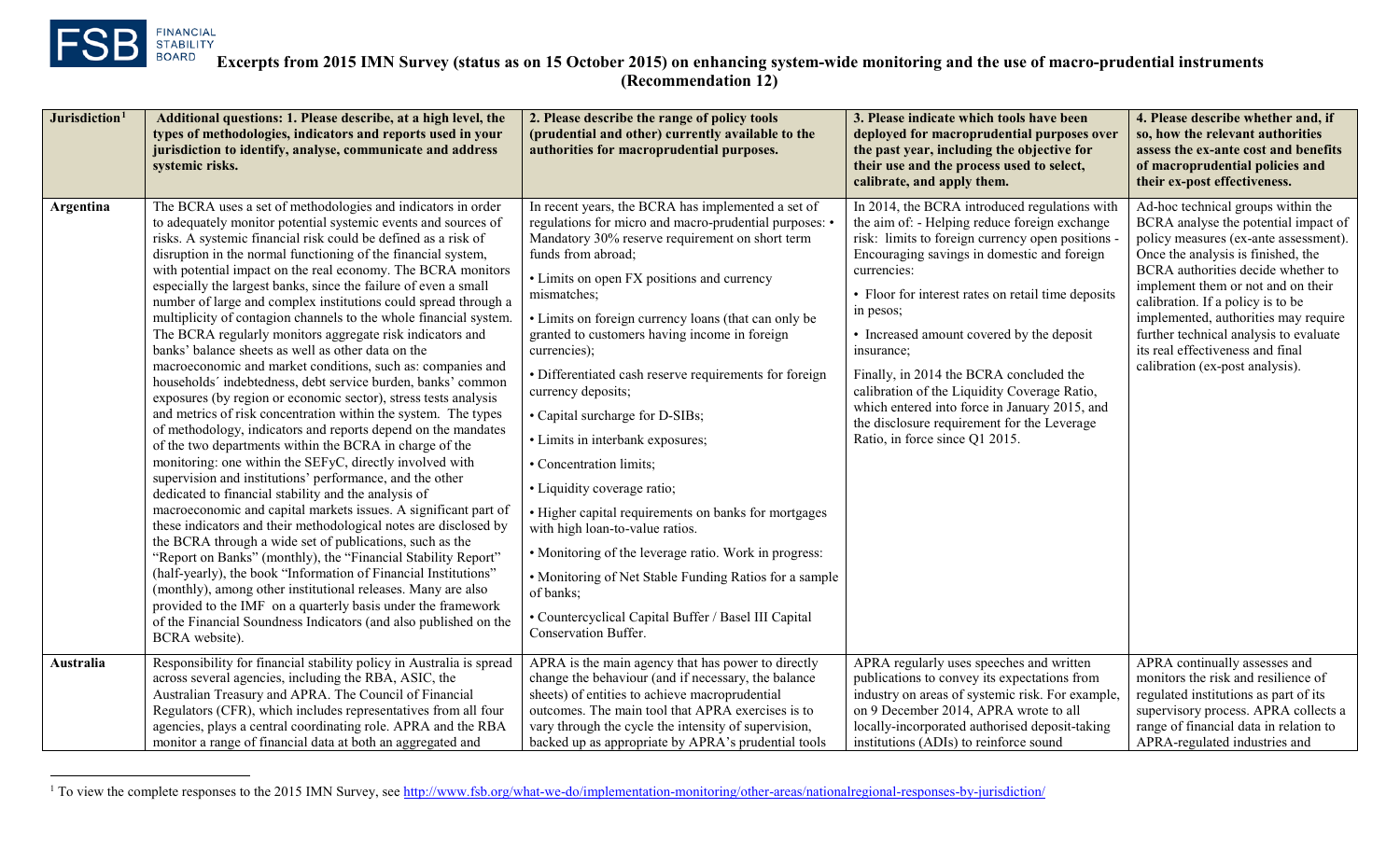| Jurisdiction <sup>1</sup> | Additional questions: 1. Please describe, at a high level, the<br>types of methodologies, indicators and reports used in your<br>jurisdiction to identify, analyse, communicate and address<br>systemic risks.                                                                                                                                                                                                                                                                                                                                                                                                                                                                                                                                                                                                                                                                                                                                                                                                                                                                                                                                                                                                                                                                                                                                                                                                                                                                                                                                                                                                                                                                                                                                                                                                                                                                                                                                                                                                                                                                                                                                                                                                                                                                                                                                                                                                                                                                                                                                                                                                                                       | 2. Please describe the range of policy tools<br>(prudential and other) currently available to the<br>authorities for macroprudential purposes.                                                                                                                                                                                                                                                                                                                                                                                                                                                                                                                                                                                                       | 3. Please indicate which tools have been<br>deployed for macroprudential purposes over<br>the past year, including the objective for<br>their use and the process used to select,<br>calibrate, and apply them.                                                                                                                                                                                                                                                                                                                                                                                                                                                                                                                                                                                                                                                                                                                                                                                                              | 4. Please describe whether and, if<br>so, how the relevant authorities<br>assess the ex-ante cost and benefits<br>of macroprudential policies and<br>their ex-post effectiveness. |
|---------------------------|------------------------------------------------------------------------------------------------------------------------------------------------------------------------------------------------------------------------------------------------------------------------------------------------------------------------------------------------------------------------------------------------------------------------------------------------------------------------------------------------------------------------------------------------------------------------------------------------------------------------------------------------------------------------------------------------------------------------------------------------------------------------------------------------------------------------------------------------------------------------------------------------------------------------------------------------------------------------------------------------------------------------------------------------------------------------------------------------------------------------------------------------------------------------------------------------------------------------------------------------------------------------------------------------------------------------------------------------------------------------------------------------------------------------------------------------------------------------------------------------------------------------------------------------------------------------------------------------------------------------------------------------------------------------------------------------------------------------------------------------------------------------------------------------------------------------------------------------------------------------------------------------------------------------------------------------------------------------------------------------------------------------------------------------------------------------------------------------------------------------------------------------------------------------------------------------------------------------------------------------------------------------------------------------------------------------------------------------------------------------------------------------------------------------------------------------------------------------------------------------------------------------------------------------------------------------------------------------------------------------------------------------------|------------------------------------------------------------------------------------------------------------------------------------------------------------------------------------------------------------------------------------------------------------------------------------------------------------------------------------------------------------------------------------------------------------------------------------------------------------------------------------------------------------------------------------------------------------------------------------------------------------------------------------------------------------------------------------------------------------------------------------------------------|------------------------------------------------------------------------------------------------------------------------------------------------------------------------------------------------------------------------------------------------------------------------------------------------------------------------------------------------------------------------------------------------------------------------------------------------------------------------------------------------------------------------------------------------------------------------------------------------------------------------------------------------------------------------------------------------------------------------------------------------------------------------------------------------------------------------------------------------------------------------------------------------------------------------------------------------------------------------------------------------------------------------------|-----------------------------------------------------------------------------------------------------------------------------------------------------------------------------------|
|                           | institution level. The set of data monitored is subject to ongoing<br>review, according to criteria such as data quality, relevance and<br>analytical usefulness. APRA is Australia's national statistical<br>agency for the financial sector and actively shares information<br>on key metrics in relation to the financial performance of<br>APRA-regulated industries and individual entities with a number<br>of regulatory agencies, including the RBA. APRA may seek<br>additional data from the industry on an ad hoc basis if it assesses<br>a particular topic to be vulnerable to systemic stress. In<br>monitoring data, APRA and the RBA look for signs that balance<br>sheet developments could make an entity or sector more<br>vulnerable to particular shocks. Behavioural indicators such as<br>risk appetite and exuberant expectations are also helpful for<br>detecting risks to financial stability. APRA also has a set of<br>systems, tools and processes that monitor industry trends and<br>potential industry risks. These include its Industry Risk<br>Management Framework, which assists in identifying and acting<br>on significant emerging industry-wide risks; its Industry<br>Analysis team, which is primarily responsible for conducting<br>analysis and research on current and emerging industry risks;<br>Industry Groups, which address, and seek APRA-wide<br>consensus on, emerging industry issues; and Risk registers,<br>which record material emerging concerns. APRA uses tools<br>such as industry-wide stress tests, horizontal reviews and<br>thematic analysis of emerging risks to inform its supervisory<br>focus and actions. APRA regularly assesses the vulnerability of<br>the financial system by conducting stress tests on the banking<br>and insurance sectors. The results of APRA's stress tests inform<br>its prudential supervision. APRA also conducts thematic risk<br>reviews on a regular basis on specific areas of interest on a<br>regular basis. For example, a recent thematic survey was<br>conducted on mortgage loan serviceability standards. At the<br>RBA, the analysis and policy development on financial stability<br>issues is primarily the responsibility of Financial Stability<br>Department. Specific areas subject to ongoing monitoring and<br>analysis include international developments, the domestic<br>financial system and the non-financial sectors. The RBA's<br>analysis and risk identification process informs in the<br>publication of its semi-annual Financial Stability Review.<br>APRA and the RBA regularly cooperate and communicate on | (particularly capital) and, in extreme cases, its direction<br>powers. APRA can also change prudential standards<br>(subject to consultation) to dampen risk in the system.<br>APRA also has the ability to alter the behaviour of<br>regulated entities through suasion, via communication<br>with individual entities, industry-wide communication<br>and through the promulgation of messages during<br>presentations at a range of public fora. The<br>instruments available to the RBA in pursuing its<br>financial stability objective include the use of its role<br>as liquidity provider to the financial system and its<br>regulatory powers in respect of the payments system,<br>including oversight of clearing and settlement systems. | residential mortgage lending practices. The<br>letter was issued against the backdrop of<br>increasing prudential risks in the housing<br>market and identified risk profile, investor<br>lending, and serviceability assessments as<br>specific areas of prudential concern. The letter<br>complemented APRA's use of other tools in<br>this area, which included increasing the level of<br>analysis of mortgage portfolios, completing an<br>ADI industry stress test focused on risks in the<br>housing market, and issuing guidance on sound<br>risk management practices for residential<br>mortgage lending in Prudential Practice Guide<br>APG 223 Residential Mortgage Lending.<br>Decisions regarding the selection, calibration<br>and application of macroprudential tools are<br>subject to APRA's normal internal governance<br>processes. Potential tools that could be taken to<br>reinforce sound lending practices were also<br>discussed with other Australian regulators that<br>are members of the CFR. | individual entities, which assists in its<br>assessment of the ex-ante costs and<br>benefits of policies.                                                                         |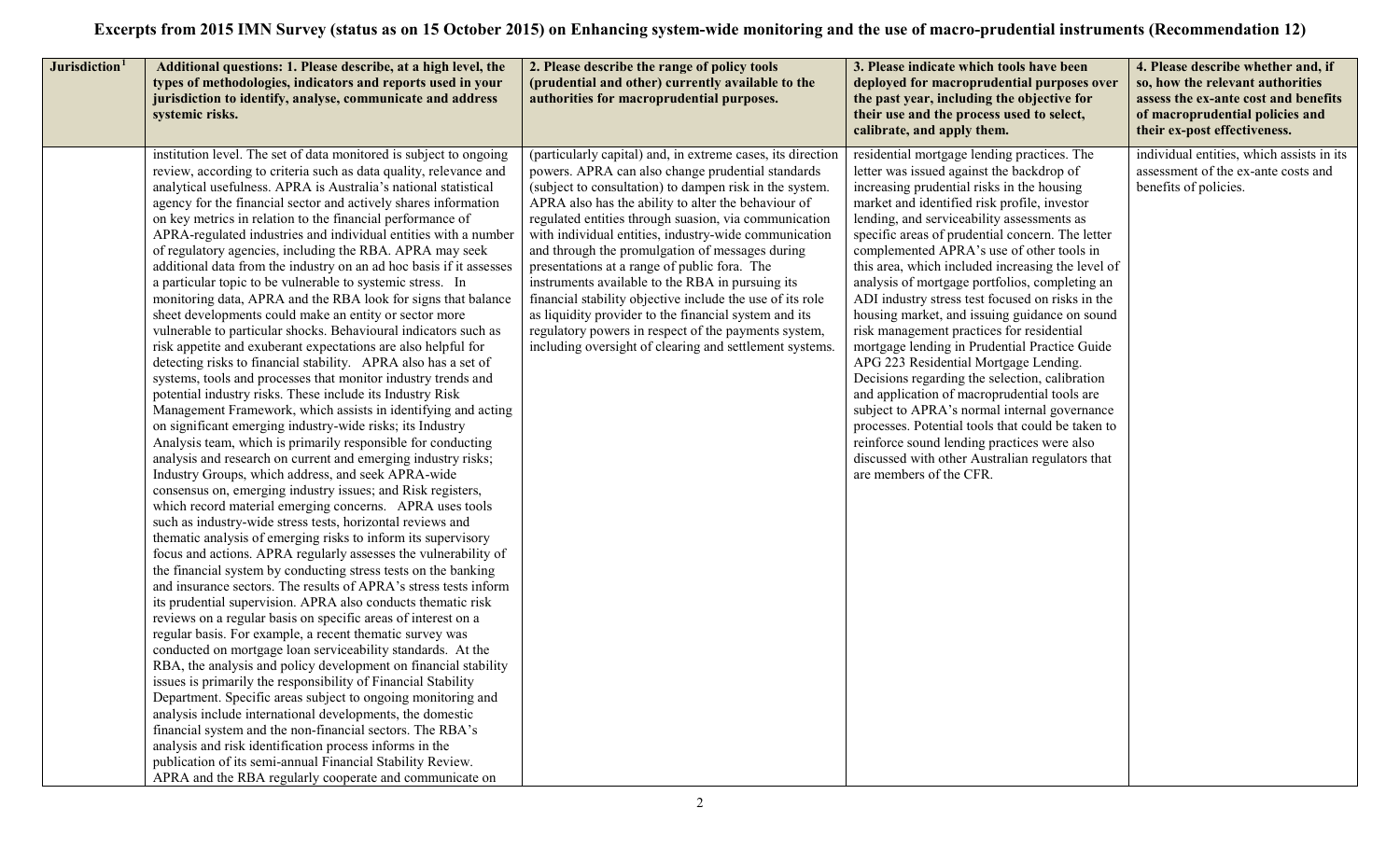| Jurisdiction <sup>1</sup> | Additional questions: 1. Please describe, at a high level, the<br>types of methodologies, indicators and reports used in your<br>jurisdiction to identify, analyse, communicate and address<br>systemic risks.                                                                                                                                                                                                                                                                                                                                                                                                                                                                                                                           | 2. Please describe the range of policy tools<br>(prudential and other) currently available to the<br>authorities for macroprudential purposes.                                                                                                                                                                                                                                                                                                                                                                                                                                                                                                                                                                                                              | 3. Please indicate which tools have been<br>deployed for macroprudential purposes over<br>the past year, including the objective for<br>their use and the process used to select,<br>calibrate, and apply them. | 4. Please describe whether and, if<br>so, how the relevant authorities<br>assess the ex-ante cost and benefits<br>of macroprudential policies and<br>their ex-post effectiveness.                                                                                                                                                                                                                                                                                                                                                                                                                                                |
|---------------------------|------------------------------------------------------------------------------------------------------------------------------------------------------------------------------------------------------------------------------------------------------------------------------------------------------------------------------------------------------------------------------------------------------------------------------------------------------------------------------------------------------------------------------------------------------------------------------------------------------------------------------------------------------------------------------------------------------------------------------------------|-------------------------------------------------------------------------------------------------------------------------------------------------------------------------------------------------------------------------------------------------------------------------------------------------------------------------------------------------------------------------------------------------------------------------------------------------------------------------------------------------------------------------------------------------------------------------------------------------------------------------------------------------------------------------------------------------------------------------------------------------------------|-----------------------------------------------------------------------------------------------------------------------------------------------------------------------------------------------------------------|----------------------------------------------------------------------------------------------------------------------------------------------------------------------------------------------------------------------------------------------------------------------------------------------------------------------------------------------------------------------------------------------------------------------------------------------------------------------------------------------------------------------------------------------------------------------------------------------------------------------------------|
|                           | systemic issues at meetings of the CFR and the Coordination<br>Committee. Several other, less frequent, vehicles for<br>coordination have also been put in place in recent times. For<br>example, analysts from both agencies meet two to three times a<br>year to present and discuss their recent work and share findings<br>of mutual interest.                                                                                                                                                                                                                                                                                                                                                                                       |                                                                                                                                                                                                                                                                                                                                                                                                                                                                                                                                                                                                                                                                                                                                                             |                                                                                                                                                                                                                 |                                                                                                                                                                                                                                                                                                                                                                                                                                                                                                                                                                                                                                  |
| <b>Brazil</b>             | The off-site supervisory team prepares reports, red flags and<br>tools of analysis to be used by the on-site supervisory team and<br>to be addressed at the Financial Stability Committee's (Comef)<br>quarterly meetings. Stress test are also conducted on a regular<br>basis, gauging the possible effects of changes in the prices of<br>certain market parameters (e.g. loans, interest rates, exchange<br>rates) in the solvency of the financial system as a whole. As<br>examples of recent initiatives in this regard, BCB has developed<br>a methodology for monitoring nationwide changes in real estate<br>prices and has introduced a non-risk-based leverage measure<br>based on total exposures to be disclosed by banks. | BCB has a wide list of policy tools for macroprudential<br>purposes. As Brazilian banks adopt a simplified non-<br>ratings-based approach of Basel II to address credit<br>risk, BCB has ample latitude to assign specific risk-<br>weights (RW) to those segments identified as sources<br>of systemic risks. For instance, in 2013, BCB increased<br>the RW for consumer loan exposures involving longer<br>maturities and higher loan-to-value ratios, a high-risk<br>segment that had outgrown its economic fundaments.<br>BCB also has a vast experience with administering<br>reserve requirements as a macroprudential tool to deal<br>with liquidity issues. As for the Basel 3 framework,<br>BCB has implemented a countercyclical capital buffer. | No specific macroprudential tool has been used<br>in the past year.                                                                                                                                             | BCB's research team has been<br>working closely with both the<br>prudential regulation and the financial<br>monitoring teams on how to assess ex<br>ante the costs and benefits of<br>macroprudential policies and their ex<br>post effectiveness. The following<br>papers are a result of this work: 1- an<br>estimated DSGE to gauge the<br>macroeconomic impact of<br>macroprudential policies, 2- a<br>bayesian analysis of a wide range of<br>credit-based early-warning indicators,<br>and 3- an ex-post evaluation of the<br>macroprudential policies adopted to<br>curb excessive growth in the segment<br>of auto loans |
| Canada                    | The Bank has a systematic approach to monitoring, identifying<br>and evaluating cyclical and structural vulnerabilities across all<br>sectors in the Canadian financial system. The vulnerability<br>assessment draws on a wide range of data, quantitative and<br>qualitative indicators, and empirical models. Judgement about<br>mitigating measures, such as regulation and supervisory<br>regimes, is also included in order to arrive at an assessed level<br>(high/medium/low) of concern for each area of potential<br>vulnerability according to each sector. Given the set of<br>vulnerabilities and potential trigger events, financial system<br>risks are then identified and assessed.                                     | Canada primary use of macroprudential tools has been<br>in the housing finance sector, including four<br>adjustment to the regulation of government-backed<br>mortgage insurance. These adjustments, implemented<br>by the Minister of Finance between 2008 and 2012,<br>included: reductions to the maximum mortgage<br>amortization period; caps on the loan-to-value limits<br>for new mortgages and mortgage refinancing; limits of<br>total-debt service and gross-debt service ratios; and<br>limits to the use of mortgage insurance. Canada has<br>adopted the Basel Committee on Banking<br>Supervision's countercyclical capital buffer<br>framework. The Superintendent of financial<br>institutions is responsible for activating this tool.    | The Government and regulatory agencies have<br>not deployed macroprudential measures in the<br>past year.                                                                                                       | Ex ante, the Department of Finance<br>monitors housing market activity and<br>prices, and household debt levels. It<br>shares its assessments with partner<br>agencies such as the Bank of Canada<br>and OSFI and listens to the views and<br>assessments of industry stakeholders                                                                                                                                                                                                                                                                                                                                               |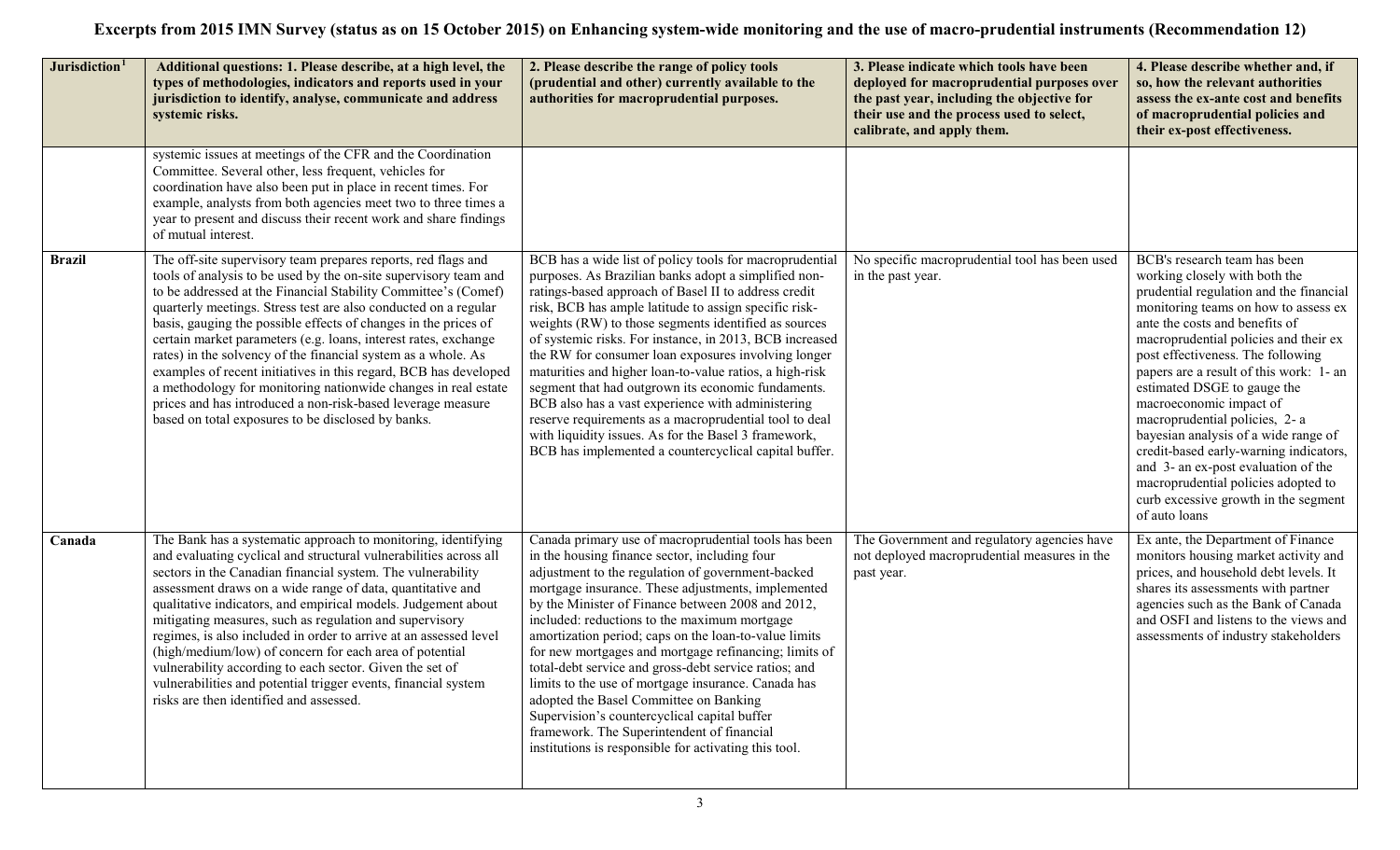| Jurisdiction <sup>1</sup> | Additional questions: 1. Please describe, at a high level, the<br>types of methodologies, indicators and reports used in your<br>jurisdiction to identify, analyse, communicate and address<br>systemic risks.                                                                                                                                                                                                                                                                                                                                                                                                                                                                                                                                                                                                                                                                                                                                                                                                                                                                                                                                                                                                                                                                                                                                                                                                                                                                                              | 2. Please describe the range of policy tools<br>(prudential and other) currently available to the<br>authorities for macroprudential purposes.                                                                                                                                                                                                                                                                                                                                                                                                                                                                                                                                                                                                                                                                                                                                                                                                                                                                                                                                                                                                                                                     | 3. Please indicate which tools have been<br>deployed for macroprudential purposes over<br>the past year, including the objective for<br>their use and the process used to select,<br>calibrate, and apply them. | 4. Please describe whether and, if<br>so, how the relevant authorities<br>assess the ex-ante cost and benefits<br>of macroprudential policies and<br>their ex-post effectiveness.                                                                                                                                                                                                                                                                                                                                                                                                                                                                                                                                                                                                                                                                                                                  |
|---------------------------|-------------------------------------------------------------------------------------------------------------------------------------------------------------------------------------------------------------------------------------------------------------------------------------------------------------------------------------------------------------------------------------------------------------------------------------------------------------------------------------------------------------------------------------------------------------------------------------------------------------------------------------------------------------------------------------------------------------------------------------------------------------------------------------------------------------------------------------------------------------------------------------------------------------------------------------------------------------------------------------------------------------------------------------------------------------------------------------------------------------------------------------------------------------------------------------------------------------------------------------------------------------------------------------------------------------------------------------------------------------------------------------------------------------------------------------------------------------------------------------------------------------|----------------------------------------------------------------------------------------------------------------------------------------------------------------------------------------------------------------------------------------------------------------------------------------------------------------------------------------------------------------------------------------------------------------------------------------------------------------------------------------------------------------------------------------------------------------------------------------------------------------------------------------------------------------------------------------------------------------------------------------------------------------------------------------------------------------------------------------------------------------------------------------------------------------------------------------------------------------------------------------------------------------------------------------------------------------------------------------------------------------------------------------------------------------------------------------------------|-----------------------------------------------------------------------------------------------------------------------------------------------------------------------------------------------------------------|----------------------------------------------------------------------------------------------------------------------------------------------------------------------------------------------------------------------------------------------------------------------------------------------------------------------------------------------------------------------------------------------------------------------------------------------------------------------------------------------------------------------------------------------------------------------------------------------------------------------------------------------------------------------------------------------------------------------------------------------------------------------------------------------------------------------------------------------------------------------------------------------------|
| China                     | The PBC coordinates different authorities to monitor systemic<br>risks in the system, whereas each of the financial regulatory<br>authority has its own risk identifying and monitoring system<br>related to their specific mandate. The results of these practices<br>could be seen in the annual China Financial Stability Report.<br>The PBC also lead discussions and analysis of systemic risks<br>with other authorities on the platform of Joint Ministerial<br>Conference on Financial Regulatory coordination since 2013.                                                                                                                                                                                                                                                                                                                                                                                                                                                                                                                                                                                                                                                                                                                                                                                                                                                                                                                                                                          | The Chinese authorities have a wide range of tools that<br>can be used for macroprudential purposes. For<br>example, the PBC introduced the dynamic adjustment<br>of differentiated reserve requirements as a key<br>macroprudential tool in 2011. The PBC also provides<br>window guidance that is used to guide bank lending<br>and is adjusted on a countercyclical basis.                                                                                                                                                                                                                                                                                                                                                                                                                                                                                                                                                                                                                                                                                                                                                                                                                      | (see above)                                                                                                                                                                                                     | The effectiveness of macroprudential<br>policies is assessed by whether they<br>can maintain stable credit growth and<br>keep the financial system steady. In<br>sum, the dynamic adjustment<br>mechanism of differentiated reserve<br>requirement, combined with the<br>traditional monetary policy<br>instruments including open market<br>operation, adjustment of interest rate<br>and reserve ratio etc., have played a<br>crucial role in maintaining stable<br>gross volume of credit, optimizing<br>credit structure, and enhancing<br>resilience of financial institutions.                                                                                                                                                                                                                                                                                                               |
| France                    | Identifying and measuring systemic risk sufficiently early are<br>key to the successful implementation of macroprudential<br>instruments. The HCSF therefore places particular emphasis on<br>developing appropriate methods and indicators complementing<br>them by in-depth ad hoc analysis, to enable it to effectively<br>monitor and evaluate the contributions of different market<br>participants and sectors to systemic risk, as well as the<br>interlinkages between them. The HCSF regularly monitors the<br>financial sector as a whole, looking both at economic<br>developments and at potential structural weaknesses. These<br>assessments incorporate appropriate indicators and analyses<br>which will guide the activation and release of macroprudential<br>instruments, notably a broad set of indicators relating to<br>macroeconomic, credit, market, liquidity and solvency risk, as<br>well as to the risk of excessive concentration and<br>interdependency. The HCSF uses its external communication to<br>bolster its macroprudential policy, by providing the general<br>public with information and explanations on the potential<br>systemic risks it identifies and the measures it implements. The<br>HCSF issues opinions and recommendations designed to prevent<br>the emergence of systemic risks and threats to financial stability.<br>HCSF notices are posted on its website (www.hcsf.gouv.fr),<br>provided their disclosure is not likely to jeopardise financial | The HCSF has been entrusted with a wide range of<br>macroprudential tools: - ensuring smooth information<br>exchange and cooperation between authorities implied<br>in the supervision and regulation of the financial<br>sector, which improves the collective efficiency in<br>preserving financial stability; - issuing any advice or<br>recommendation to prevent systemic risk; - providing<br>analysis of the financial sector and financial markets,<br>and evaluating the systemic risk they incorporate; -<br>upon a proposal from the BdF Governor, imposing a<br>systemic risk buffer to strengthen the resilience of the<br>financial system; - upon a proposal from the BdF<br>Governor, imposing a countercyclical capital buffer to<br>moderate and prevent excessive credit growth and<br>leverage; - upon a proposal from the BdF Governor,<br>setting credit institutions' credit standards to prevent, in<br>particular, undue increases in asset prices and<br>excessive private debt levels; - facilitating the<br>cooperation of member authorities as regards the<br>preparation of European and international financial<br>regulations and issuing advice in that respect. | While developing macroprudential tools and<br>preparing for a possible implementation, given<br>the current situation, the HCSF has not deemed<br>necessary to mobilise any instrument.                         | In general, the HCSF's decision-<br>making process is an ongoing cycle<br>comprised of four different stages: (i)<br>evaluation of systemic risk, (ii)<br>selection and calibration of the<br>instruments, (iii) implementation of<br>the macroprudential policy, and (iv)<br>evaluation of the policy. Evaluation<br>of systemic risk. The HCSF regularly<br>monitors the financial sector as a<br>whole, looking both at economic<br>developments and at potential<br>structural weaknesses. Its assessments<br>incorporate appropriate indicators and<br>analyses which will guide the<br>activation and release of<br>macroprudential instruments. These<br>include a broad set of indicators<br>relating to macroeconomic, credit,<br>market, liquidity and solvency risk, as<br>well as to the risk of excessive<br>concentration and interdependency.<br>Microprudential variables are also |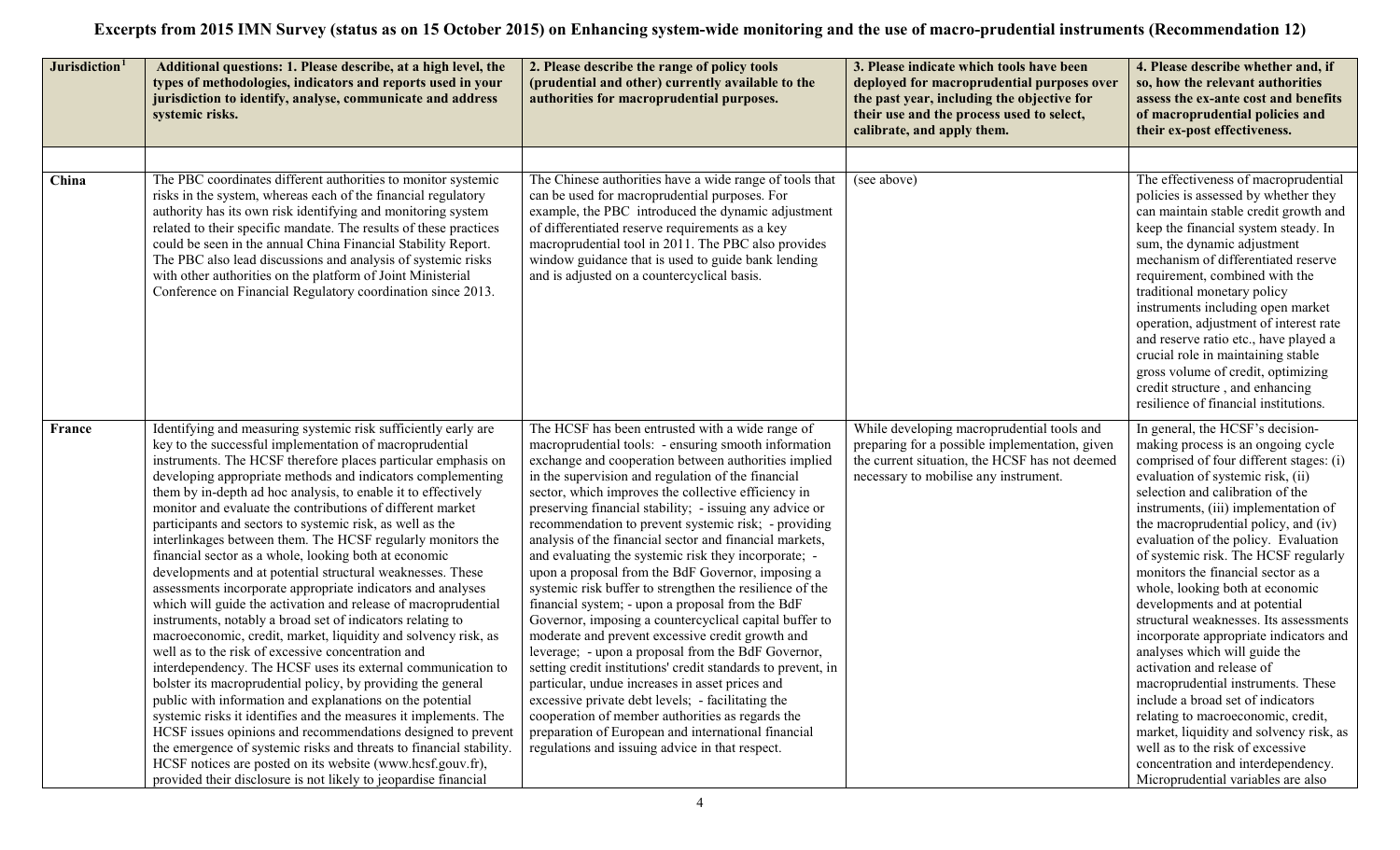| Jurisdiction <sup>1</sup> | Additional questions: 1. Please describe, at a high level, the<br>types of methodologies, indicators and reports used in your<br>jurisdiction to identify, analyse, communicate and address<br>systemic risks. | 2. Please describe the range of policy tools<br>(prudential and other) currently available to the<br>authorities for macroprudential purposes. | 3. Please indicate which tools have been<br>deployed for macroprudential purposes over<br>the past year, including the objective for<br>their use and the process used to select,<br>calibrate, and apply them. | 4. Please describe whether and, if<br>so, how the relevant authorities<br>assess the ex-ante cost and benefits<br>of macroprudential policies and<br>their ex-post effectiveness.                                                                                                                                                                                                                                                                                                                                                                                                                                                                                                                                                                                                                                                                                                                                                                                                                                                                                                                                                                                                                                                                                                                                                                                                                                                                                                                                                                         |
|---------------------------|----------------------------------------------------------------------------------------------------------------------------------------------------------------------------------------------------------------|------------------------------------------------------------------------------------------------------------------------------------------------|-----------------------------------------------------------------------------------------------------------------------------------------------------------------------------------------------------------------|-----------------------------------------------------------------------------------------------------------------------------------------------------------------------------------------------------------------------------------------------------------------------------------------------------------------------------------------------------------------------------------------------------------------------------------------------------------------------------------------------------------------------------------------------------------------------------------------------------------------------------------------------------------------------------------------------------------------------------------------------------------------------------------------------------------------------------------------------------------------------------------------------------------------------------------------------------------------------------------------------------------------------------------------------------------------------------------------------------------------------------------------------------------------------------------------------------------------------------------------------------------------------------------------------------------------------------------------------------------------------------------------------------------------------------------------------------------------------------------------------------------------------------------------------------------|
|                           | stability.                                                                                                                                                                                                     |                                                                                                                                                |                                                                                                                                                                                                                 | needed to conduct a more granular<br>analysis of systemic risk, and the<br>High Council can also back up some<br>of the raw indicators with model-<br>based indicators. However,<br>quantitative data needs to be<br>supplemented with a more qualitative<br>appreciation. The HCSF therefore<br>bases its decision-making on the<br>principle of guided discretion, where<br>a set of rules and indicators are used<br>to signal what kind of adjustments<br>might be necessary, but the authority<br>exercises its own judgement when<br>making its final decision, taking into<br>account all the available information.<br>Evaluation of the policy. This consists<br>in verifying ex post that the measure<br>has had the desired effect in terms of<br>mitigating the systemic risk, and<br>adjusting it where warranted. The<br>HCSF takes particular care to identify<br>any leakages in its policy: for<br>example, where, following a policy<br>tightening, credit is extended via<br>other segments of the financial sector<br>not covered by the activated<br>instrument, or leakages where<br>financial intermediation operates<br>through foreign financial sectors. If<br>leakages are detected, the HCSF<br>endeavours to find the best way to<br>tackle them, if necessary by<br>cooperating closely with other<br>supervisory authorities. More<br>generally, the HCSF periodically re-<br>examines the effectiveness of its<br>macroprudential tools, whether<br>planned or already implemented,<br>drawing on the experience of other |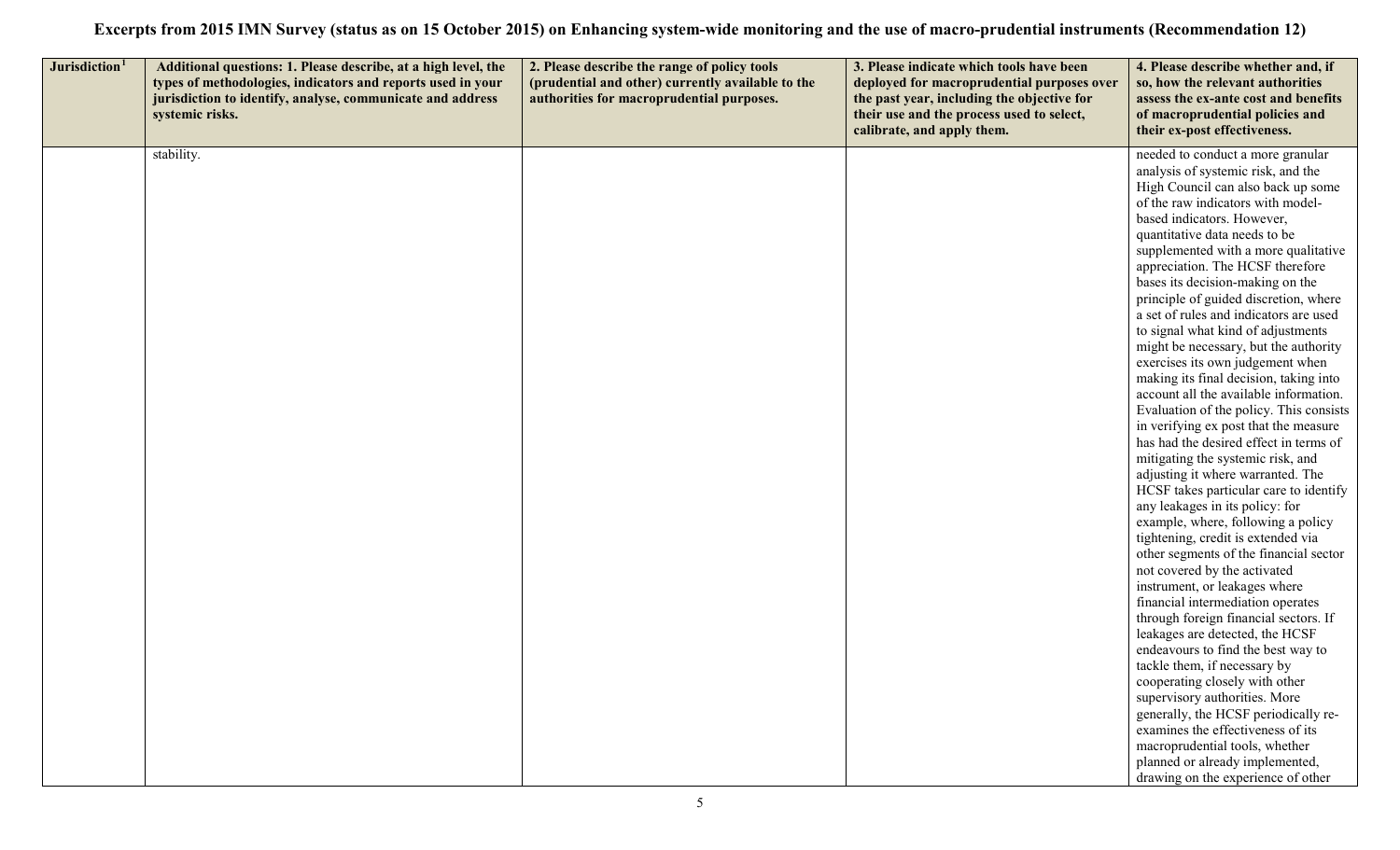| Jurisdiction <sup>1</sup>      | Additional questions: 1. Please describe, at a high level, the<br>types of methodologies, indicators and reports used in your<br>jurisdiction to identify, analyse, communicate and address<br>systemic risks.                                                                                                                                                                                                                                                                                                                                                                                                                                                                                                                                                                                                                                                                                                                                                                                                                                                                                                                                                                                                                                                                                                                                                                                                                                                           | 2. Please describe the range of policy tools<br>(prudential and other) currently available to the<br>authorities for macroprudential purposes.                                                                                                                                                                                                                                                                                                                                                                                                                                                                                                                                                                                                                                                                                                                                                                                 | 3. Please indicate which tools have been<br>deployed for macroprudential purposes over<br>the past year, including the objective for<br>their use and the process used to select,<br>calibrate, and apply them.                                                                                                                                                                                                                                                                                                                                                                                                                                                                                                                                                                                                                                                                                                                                                                                                                                                                                                                                                                                                                            | 4. Please describe whether and, if<br>so, how the relevant authorities<br>assess the ex-ante cost and benefits<br>of macroprudential policies and<br>their ex-post effectiveness.                                                                                                                                                                                                                                                                                                                                                                                                                                                                                                                                                                                                                                                                                                                                                      |
|--------------------------------|--------------------------------------------------------------------------------------------------------------------------------------------------------------------------------------------------------------------------------------------------------------------------------------------------------------------------------------------------------------------------------------------------------------------------------------------------------------------------------------------------------------------------------------------------------------------------------------------------------------------------------------------------------------------------------------------------------------------------------------------------------------------------------------------------------------------------------------------------------------------------------------------------------------------------------------------------------------------------------------------------------------------------------------------------------------------------------------------------------------------------------------------------------------------------------------------------------------------------------------------------------------------------------------------------------------------------------------------------------------------------------------------------------------------------------------------------------------------------|--------------------------------------------------------------------------------------------------------------------------------------------------------------------------------------------------------------------------------------------------------------------------------------------------------------------------------------------------------------------------------------------------------------------------------------------------------------------------------------------------------------------------------------------------------------------------------------------------------------------------------------------------------------------------------------------------------------------------------------------------------------------------------------------------------------------------------------------------------------------------------------------------------------------------------|--------------------------------------------------------------------------------------------------------------------------------------------------------------------------------------------------------------------------------------------------------------------------------------------------------------------------------------------------------------------------------------------------------------------------------------------------------------------------------------------------------------------------------------------------------------------------------------------------------------------------------------------------------------------------------------------------------------------------------------------------------------------------------------------------------------------------------------------------------------------------------------------------------------------------------------------------------------------------------------------------------------------------------------------------------------------------------------------------------------------------------------------------------------------------------------------------------------------------------------------|----------------------------------------------------------------------------------------------------------------------------------------------------------------------------------------------------------------------------------------------------------------------------------------------------------------------------------------------------------------------------------------------------------------------------------------------------------------------------------------------------------------------------------------------------------------------------------------------------------------------------------------------------------------------------------------------------------------------------------------------------------------------------------------------------------------------------------------------------------------------------------------------------------------------------------------|
|                                |                                                                                                                                                                                                                                                                                                                                                                                                                                                                                                                                                                                                                                                                                                                                                                                                                                                                                                                                                                                                                                                                                                                                                                                                                                                                                                                                                                                                                                                                          |                                                                                                                                                                                                                                                                                                                                                                                                                                                                                                                                                                                                                                                                                                                                                                                                                                                                                                                                |                                                                                                                                                                                                                                                                                                                                                                                                                                                                                                                                                                                                                                                                                                                                                                                                                                                                                                                                                                                                                                                                                                                                                                                                                                            | countries.                                                                                                                                                                                                                                                                                                                                                                                                                                                                                                                                                                                                                                                                                                                                                                                                                                                                                                                             |
| Germany                        | The Bundesbank analyses factors relevant to financial stability<br>on an ongoing basis, identifies risks to financial stability in the<br>process and, where applicable, proposes warnings and<br>recommendations to the FSC i. Besides official meetings of the<br>FSC, the Bundesbank, the BaFin and the MOF frequently<br>exchange views on macro-prudential issues.                                                                                                                                                                                                                                                                                                                                                                                                                                                                                                                                                                                                                                                                                                                                                                                                                                                                                                                                                                                                                                                                                                  | Macro-prudential tools can be distinguished by their<br>legal allocation. Soft tools like press releases, press<br>conferences and the annual report are at the disposal of<br>the FSC. Medium tools like warnings and<br>recommendations are at the FSC's disposal as well.<br>Hard tools, like the countercyclical capital buffer the<br>national flexibility package, the systemic risk buffer or<br>sectoral capital requirements (all of the above apply to<br>the banking sector and are based on CRD IV / CRR),<br>are at the disposal of BaFin. FSC recommendations to<br>BaFin may trigger the application of hard macro-<br>prudential tools                                                                                                                                                                                                                                                                         | According to the law, the FSC can issue<br>warnings and recommendations to the Federal<br>Government, the BaFin or other public<br>authorities in Germany. Addressees have to<br>comply or explain their inaction in great detail.<br>So far, no warnings or recommendations have<br>been necessary.                                                                                                                                                                                                                                                                                                                                                                                                                                                                                                                                                                                                                                                                                                                                                                                                                                                                                                                                       | Ex-ante impact assessments are<br>conducted by applying both<br>theoretical and quantitative models<br>(e.g. DSGE models, time series<br>analyses, stress tests, Monte Carlo<br>simulations). A framework for ex-<br>post evaluation of policy measures is<br>under construction.                                                                                                                                                                                                                                                                                                                                                                                                                                                                                                                                                                                                                                                      |
| <b>Hong Kong</b><br><b>SAR</b> | The IA regularly carries out stress testing on insurers and the<br>insurance market. Where there are areas of concern, the IA<br>would carry out thematic reviews and collect additional<br>information for further assessments. Issues arising from these<br>analyses and assessments that may pose risk(s) to the stability of<br>the industry/individual insurers will be communicated with the<br>industry/ individual insurers to facilitate timely preventive<br>actions. As far as the HKMA is concerned, a host of indicators<br>in relation to global and domestic macroeconomic and financial<br>stability are being monitored by the MSC regularly with a view<br>to identifying risks and threats to the monetary and financial<br>systems in Hong Kong and devising possible measures to<br>address such risks. Property Lending The HKMA uses various<br>tools to analyse and monitor property market risks in Hong<br>Kong. The key types of tools used by the HKMA include: a)<br>risk indicators (e.g. property price and transaction volume)<br>indicators; indicators on speculative activities; affordability<br>indicators; and user-cost measures) and other macroeconomic<br>indicators. b) models (e.g. Housing price model based on<br>demand-supply dynamics and asset-pricing models) c) monthly<br>survey on residential mortgage lending In addition to the above,<br>focused macro-financial stability analyses will also be<br>conducted. | The IA primarily uses prudential tools for<br>macroprudential purposes. Property Lending The<br>range of tools for property mortgage lending includes:<br>(i) Various maximum limits on LTV depending on the<br>type and value of properties and borrowers'<br>background. (ii) Various maximum limits on DSR and<br>stressed DSR depending on the type of properties and<br>borrowers' background. (iii) Maximum limit on loan<br>tenor (iv) Capital risk weight floor for residential<br>mortgage portfolios of banks using internal ratings<br>based approach for managing their credit risks (v)<br>Requirement for banks to share positive mortgage data<br>through credit reference agency In addition to those<br>related to property mortgage lending, the HKMA also<br>requires banks to provide regulatory reserves to build<br>a stronger buffer against possible material deterioration<br>in their asset quality. | The IA has not identified threat(s) to the<br>stability of the insurance industry from the<br>assessments last year; hence, no deployment of<br>tools was necessary for macroprudential<br>purposes. CCyB The HKMA announced on<br>27/01/2015 a Hong Kong CCyB rate of<br>0.625%, in line with the Basel III phase-in level<br>of the maximum CCyB rate, to become<br>effective on $01/01/2015$ . The primary objective<br>of the CCyB is to make the banking sector<br>more resilient against system-wide risk<br>associated with excessive aggregate credit<br>growth. Decisions on whether to activate,<br>increase, decrease or release the Hong Kong<br>jurisdictional CCyB rate hinge on an<br>assessment of: (i) the extent to which any<br>aggregate credit growth in Hong Kong may be<br>deemed excessive; (ii) the risks that may be<br>building up across the banking system; (iii) the<br>fragility of the Hong Kong banking system vis<br>à vis such risks; and (iv) the degree to which an<br>excessive credit contraction may be underway<br>or is likely imminent. The HKMA will use a<br>"guided discretion" approach in making<br>decisions on the CCyB (and indeed on the<br>deployment of other macroprudential policy | For the HKMA, the ex ante cost and<br>benefits of macroprudential policies<br>and their ex post effectiveness are<br>deliberated regularly in various<br>internal meetings, such as the MSC<br>meetings.<br>1.CCyB In making CCyB decisions,<br>the HKMA will also consider the<br>balance of costs and benefits of policy<br>options, at least on a qualitative basis.<br>The HKMA also intends to undertake<br>periodic reviews of the performance<br>of the Initial Reference Calculator,<br>and of the CCyB decision making<br>process more broadly, with a view to<br>enhancing them wherever deemed<br>appropriate.<br>2. Property Lending Please refer to 3<br>above regarding the ex ante cost and<br>benefits assessment. As regards the<br>assessment of the effectiveness of the<br>measures, the objective of the<br>measures is to strengthen the<br>resilience of AIs. This can be<br>reflected from the average LTV and |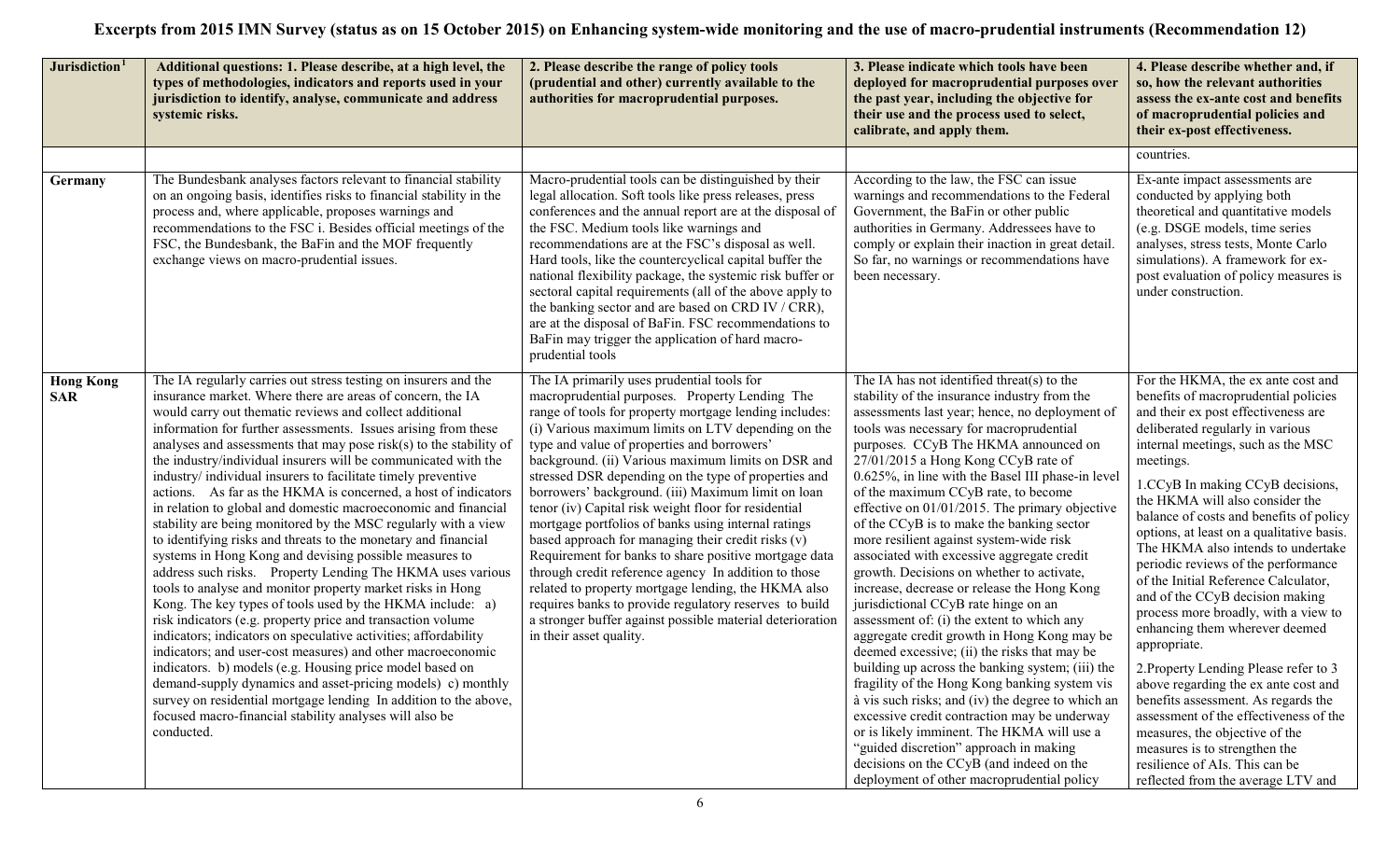| Jurisdiction <sup>1</sup> | Additional questions: 1. Please describe, at a high level, the<br>types of methodologies, indicators and reports used in your<br>jurisdiction to identify, analyse, communicate and address<br>systemic risks. | 2. Please describe the range of policy tools<br>(prudential and other) currently available to the<br>authorities for macroprudential purposes. | 3. Please indicate which tools have been<br>deployed for macroprudential purposes over<br>the past year, including the objective for<br>their use and the process used to select,<br>calibrate, and apply them.                                                                                                                                                                                                                                                                                                                                                                                                                                                                                                                                                                                                                                                                                                                                                                                                                                                                                                                                                                                                                                                                                                                                                                                                                                                                                                                                                                                                                                                                                                                                                                                                                                                                                                                                                    | 4. Please describe whether and, if<br>so, how the relevant authorities<br>assess the ex-ante cost and benefits<br>of macroprudential policies and<br>their ex-post effectiveness.                                                                                                                                                                       |
|---------------------------|----------------------------------------------------------------------------------------------------------------------------------------------------------------------------------------------------------------|------------------------------------------------------------------------------------------------------------------------------------------------|--------------------------------------------------------------------------------------------------------------------------------------------------------------------------------------------------------------------------------------------------------------------------------------------------------------------------------------------------------------------------------------------------------------------------------------------------------------------------------------------------------------------------------------------------------------------------------------------------------------------------------------------------------------------------------------------------------------------------------------------------------------------------------------------------------------------------------------------------------------------------------------------------------------------------------------------------------------------------------------------------------------------------------------------------------------------------------------------------------------------------------------------------------------------------------------------------------------------------------------------------------------------------------------------------------------------------------------------------------------------------------------------------------------------------------------------------------------------------------------------------------------------------------------------------------------------------------------------------------------------------------------------------------------------------------------------------------------------------------------------------------------------------------------------------------------------------------------------------------------------------------------------------------------------------------------------------------------------|---------------------------------------------------------------------------------------------------------------------------------------------------------------------------------------------------------------------------------------------------------------------------------------------------------------------------------------------------------|
|                           |                                                                                                                                                                                                                |                                                                                                                                                | instruments), based on regularly monitoring and<br>analysing the following: a) The Basel Common<br>Reference Guide (BCRG) based on the<br>credit/GDP gap (calculated and published<br>quarterly). b) The Initial Reference Calculator<br>(IRC) (also calculated and published quarterly)<br>i.e. a guide for both the build-up of the CCyB<br>and the timely (partial or full) release of the<br>CCyB in the presence of early signs of banking<br>system stress, calculated with a methodology<br>that combines the credit/GDP gap with<br>additional indicators on local property prices<br>and rents, the interbank market spread and<br>average loan quality. c) A broader set of<br>Comprehensive Reference Indicators that can<br>help the HKMA develop a more complete view<br>of systemic risk by covering risk factors that<br>may not be adequately captured by the BCRG<br>and the IRC. d) Other relevant information and<br>analyses. Based on the analysis of the available<br>information as described above and before<br>considering a decision on the Hong Kong<br>jurisdictional CCyB rate, the HKMA will first<br>determine a "macroprudential policy stance",<br>i.e. it will first focus on deciding whether the<br>broad systemic picture suggests that the<br>appropriate macroprudential policy stance,<br>relative to that indicated by the IRC, should be<br>"neutral", "tightening" or "loosening". The<br>HKMA will review its macroprudential policy<br>stance on at least a quarterly basis. Once a<br>macroprudential policy stance has been<br>determined, the HKMA will consider and<br>assess the available policy options (including<br>possible combinations of CCyB rate levels with<br>other complementary or alternative<br>macroprudential policy instruments designed to<br>bolster the resilience of the banking sector).<br>Before reaching a decision, the MA may also<br>consult any other parties as the MA may deem | DSR for the new mortgage loans<br>approved each month. The average<br>LTV dropped from 64% in September<br>2009 before the first round of<br>macroprudential measures was<br>introduced to 53% in April 2015. The<br>average DSR also dropped from 41%<br>in August 2010 when the tighter<br>requirement on DSR was introduced<br>to 34% in April 2015. |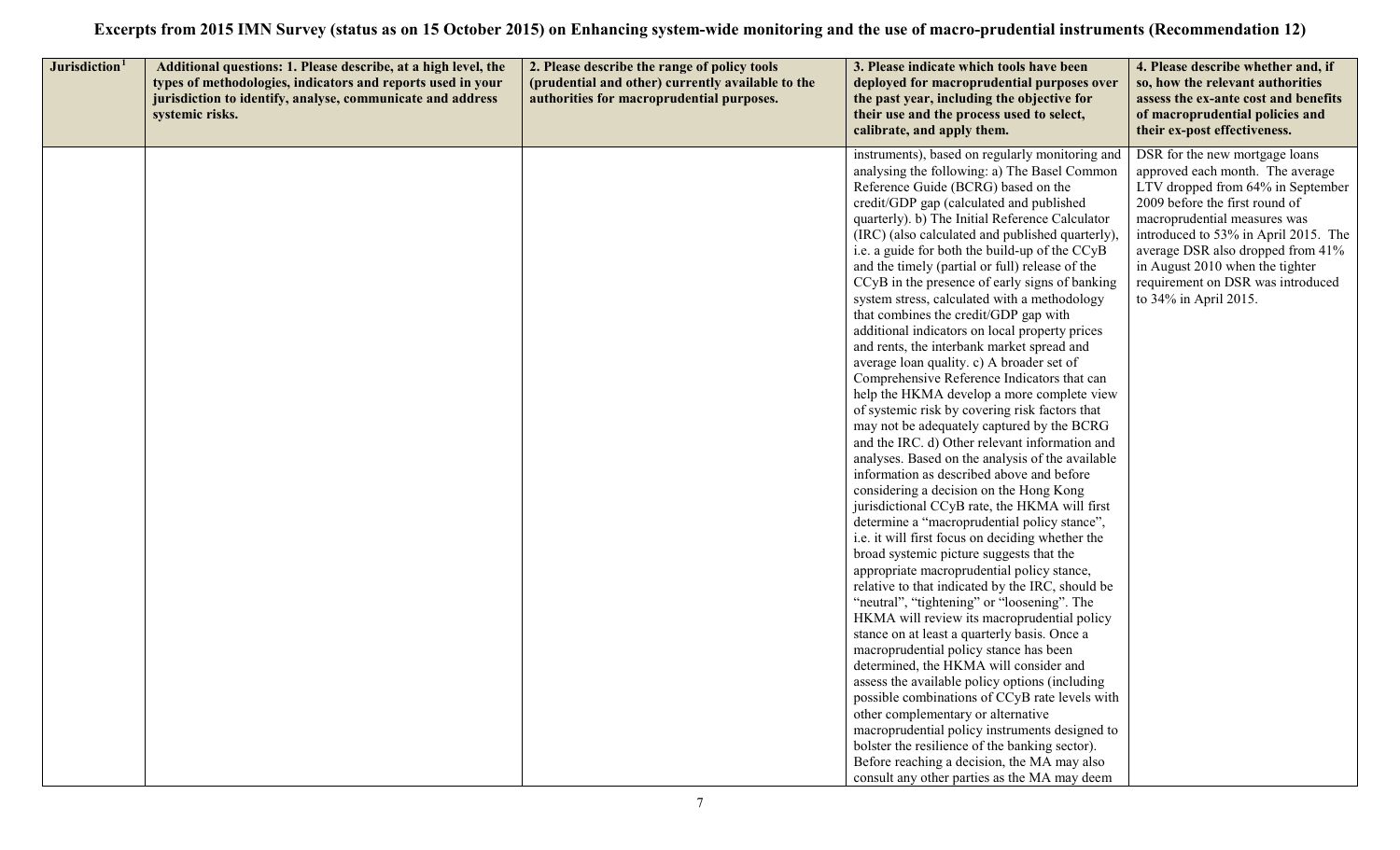| Jurisdiction <sup>1</sup> | Additional questions: 1. Please describe, at a high level, the<br>types of methodologies, indicators and reports used in your<br>jurisdiction to identify, analyse, communicate and address<br>systemic risks.                                                                                                                                                                                                                                                                  | 2. Please describe the range of policy tools<br>(prudential and other) currently available to the<br>authorities for macroprudential purposes.                                                                                                                                                                                    | 3. Please indicate which tools have been<br>deployed for macroprudential purposes over<br>the past year, including the objective for<br>their use and the process used to select,<br>calibrate, and apply them.                                                                                                                                                                                                                                                                                                                                                                                                                                                                                                                                                                                                                                                                                                                                                                                                                                                                                                                                                                                  | 4. Please describe whether and, if<br>so, how the relevant authorities<br>assess the ex-ante cost and benefits<br>of macroprudential policies and<br>their ex-post effectiveness.                                       |
|---------------------------|---------------------------------------------------------------------------------------------------------------------------------------------------------------------------------------------------------------------------------------------------------------------------------------------------------------------------------------------------------------------------------------------------------------------------------------------------------------------------------|-----------------------------------------------------------------------------------------------------------------------------------------------------------------------------------------------------------------------------------------------------------------------------------------------------------------------------------|--------------------------------------------------------------------------------------------------------------------------------------------------------------------------------------------------------------------------------------------------------------------------------------------------------------------------------------------------------------------------------------------------------------------------------------------------------------------------------------------------------------------------------------------------------------------------------------------------------------------------------------------------------------------------------------------------------------------------------------------------------------------------------------------------------------------------------------------------------------------------------------------------------------------------------------------------------------------------------------------------------------------------------------------------------------------------------------------------------------------------------------------------------------------------------------------------|-------------------------------------------------------------------------------------------------------------------------------------------------------------------------------------------------------------------------|
|                           |                                                                                                                                                                                                                                                                                                                                                                                                                                                                                 |                                                                                                                                                                                                                                                                                                                                   | appropriate in order to arrive at an informed<br>judgement based on all relevant information.<br>The public announcement of the decision will<br>include a reasoned justification where there is<br>any divergence from the IRC. Property<br>Lending The macroprudential measures on<br>property mortgage lending aims to strengthen<br>the resilience of the Hong Kong banking<br>system in weathering a possible correction in<br>property prices. The measures do not aim to<br>influence property prices. The choice of<br>countercyclical parameters (e.g. caps on LTV &<br>DSR, and loan tenor), the setting (or<br>adjustment) of the respective maximum loan<br>amounts, and the type of mortgage loans that<br>are subject to the countercyclical measures are<br>principally based on professional judgement. In<br>making a decision, the HKMA will conduct<br>relevant studies and consider the potential<br>impact of the proposed measures on members<br>of the public (e.g. LTV and/or DSR, the<br>reduced amount of property mortgage loans that<br>mortgage loan applicants could borrow from<br>AIs; or the proportion of mortgage loan<br>applicants that would be affected). |                                                                                                                                                                                                                         |
| India                     | In SRMT, the indicators are categorized market wise - primary<br>and secondary, and segment wise-cash and derivatives- and<br>related to indices, turnover, holdings, liquidity, volatility,<br>settlement/margins/SGF, open interest, FIIs, and mutual funds.<br>The template seeks to monitor systemically important aspects<br>like market sentiments, liquidity, concentrations, inter-<br>connectedness, risk management, etc. relevant to securities<br>markets in India. | The range of prudential and other policy tools currently<br>available to the authorities have been indicated under<br>the "Short description of the content of the legislation/<br>regulation/guideline"                                                                                                                          | The tools deployed for macroprudential<br>purposes over the past year have been indicated<br>under "Highlight main developments since last<br>year's Survey"                                                                                                                                                                                                                                                                                                                                                                                                                                                                                                                                                                                                                                                                                                                                                                                                                                                                                                                                                                                                                                     | Not Applicable                                                                                                                                                                                                          |
| Indonesia                 | In identifying systemic risks, BI monitors risk indicators, events,<br>and/or behaviours that may present potential risks in the<br>financial system. BI considers various indicators both<br>endogenous and exogenous indicators. For endogenous<br>indicators BI consider various indicators within financial<br>markets, financial institutions, and payment system. For                                                                                                     | A wide range of macroprudential policy tools can be<br>introduced to serve the following objectives: a.<br>improving capital resilience and preventing excessive<br>leverage; b. maintaining intermediation function and<br>mitigating potential systemic risk; c. limiting the<br>exposure concentration; d. improving financial | Macroprudential instruments that have been<br>implemented by BI are among others: • LTV<br>ratio, BI issued a revised regulation on LTV<br>ratio in 2015. This regulation is intended to<br>target/restrain housing loan growth. BI applies<br>different risk weight for residential property                                                                                                                                                                                                                                                                                                                                                                                                                                                                                                                                                                                                                                                                                                                                                                                                                                                                                                    | As mentioned above, a research will<br>be conducted to assess the ex-ante<br>cost and benefits of potential<br>macroprudential policies to<br>address/mitigate particular situation<br>and sources of risks. Continuous |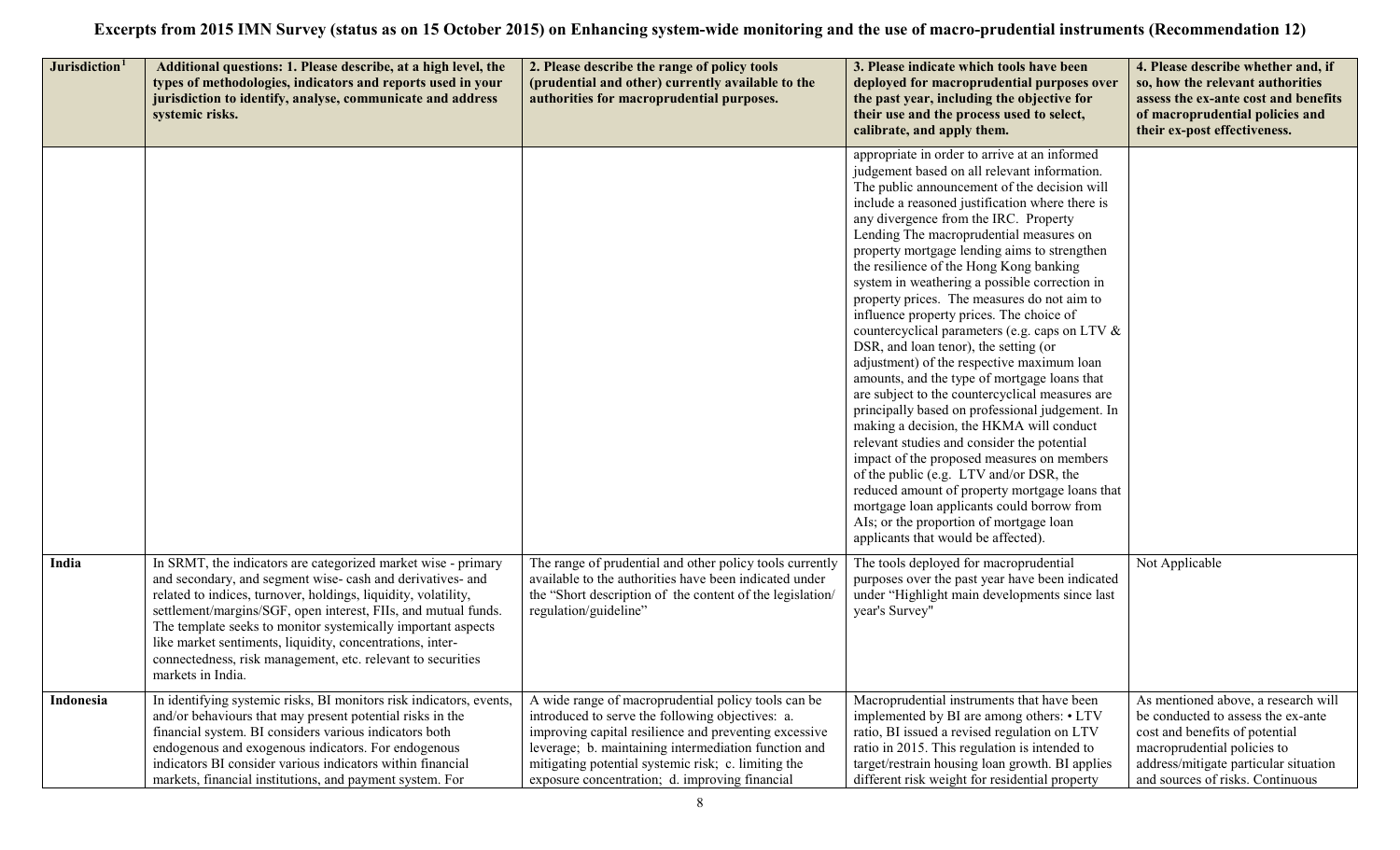| Jurisdiction <sup>1</sup> | Additional questions: 1. Please describe, at a high level, the<br>types of methodologies, indicators and reports used in your<br>jurisdiction to identify, analyse, communicate and address<br>systemic risks.                                                                                                                                                                                                                                                                                                                                  | 2. Please describe the range of policy tools<br>(prudential and other) currently available to the<br>authorities for macroprudential purposes.                                                                                                                                                                                                                                                                                                  | 3. Please indicate which tools have been<br>deployed for macroprudential purposes over<br>the past year, including the objective for<br>their use and the process used to select,<br>calibrate, and apply them.                                                                                                                                                                                                                                                                                                                                                                                                                                                                                                                                                                                                                                                                                                                                                                                                                                                                                                                                                                                                                                                                                                                                                                                                                                                                                                                                                                                                                                                                                                                             | 4. Please describe whether and, if<br>so, how the relevant authorities<br>assess the ex-ante cost and benefits<br>of macroprudential policies and<br>their ex-post effectiveness.                                                                                                                                                                                                                                                                                                  |
|---------------------------|-------------------------------------------------------------------------------------------------------------------------------------------------------------------------------------------------------------------------------------------------------------------------------------------------------------------------------------------------------------------------------------------------------------------------------------------------------------------------------------------------------------------------------------------------|-------------------------------------------------------------------------------------------------------------------------------------------------------------------------------------------------------------------------------------------------------------------------------------------------------------------------------------------------------------------------------------------------------------------------------------------------|---------------------------------------------------------------------------------------------------------------------------------------------------------------------------------------------------------------------------------------------------------------------------------------------------------------------------------------------------------------------------------------------------------------------------------------------------------------------------------------------------------------------------------------------------------------------------------------------------------------------------------------------------------------------------------------------------------------------------------------------------------------------------------------------------------------------------------------------------------------------------------------------------------------------------------------------------------------------------------------------------------------------------------------------------------------------------------------------------------------------------------------------------------------------------------------------------------------------------------------------------------------------------------------------------------------------------------------------------------------------------------------------------------------------------------------------------------------------------------------------------------------------------------------------------------------------------------------------------------------------------------------------------------------------------------------------------------------------------------------------|------------------------------------------------------------------------------------------------------------------------------------------------------------------------------------------------------------------------------------------------------------------------------------------------------------------------------------------------------------------------------------------------------------------------------------------------------------------------------------|
|                           | exogenous indicators, BI will consider domestic macroeconomic<br>indicators, real sector, global, and event risks. BI publishes<br>Financial Stability Review twice a year to inform its analysis to<br>its stakeholders. The Financial Stability Review will cover BI's<br>analysis regarding the current state of Indonesia's financial<br>system stability. It will also present BI's analysis on potential<br>risks in financial markets, household and corporate, banking and<br>non-banking, as well as financial system infrastructures. | infrastructure resilience; and e. improving financial<br>system efficiency and financial access. Examples of<br>macroprudential policy tools that can be introduced are<br>among others countercyclical capital buffer,<br>macroprudential leverage ratio, requirements on LTV<br>ratio, debt to income ratio, macroprudential reserve<br>requirement, macroprudential LCR, hedging<br>requirement, credit limitation on a certain sector, etc. | loans for different LTV ratios. • LDR-based<br>reserve requirement (RR) ratio, this<br>requirement is as a measure to balance a bank's<br>intermediation role and its liquidity state.<br>According to this regulation, the bank will get<br>disincentive of higher RR if its LDR falls<br>outside the range of the required LDR. • A<br>requirement on the publication of base lending<br>rates for four credit segments (corporate, retail<br>mortgages and non-mortgages consumer loan).<br>The objective of this policy is, among others, to<br>enhance good governance and to promote<br>sound competition in the banking industry by<br>improving market discipline. • A regulation<br>concerning prudential principles in managing<br>non-financial corporate external debt, this<br>regulation requires non-financial corporates to<br>meet requirements on minimum hedging ratio,<br>liquidity ratio, and credit rating. It is expected<br>that these requirements will help non-financial<br>corporate to mitigate various risks that may<br>arise from their external debt (such as currency,<br>liquidity, and overleverage risks) and will<br>strengthen non-bank corporate risk<br>management. When selecting a<br>macroprudential instrument to be used in a<br>particular situation, the authority will assess an<br>instrument that can deliver the best outcome to<br>address potential risks with the least negative<br>impacts to the economy. A research will be<br>conducted to analyse the cost and benefit of<br>implementing potential instruments.<br>Continuous monitoring and assessment will<br>also be conducted to identify the need to<br>recalibrate the requirement or to introduce a<br>new requirement. | monitoring and evaluation will also<br>be conducted to measure the<br>effectiveness of macroprudential<br>policies and, if needed, to recommend<br>necessary adjustments. The newest<br>example of these processes is the<br>revision of the 2013 LTV ratio<br>regulation in 2015. The revised<br>regulation was issued in June 2015 to<br>respond the need of a countercyclical<br>regulation that can support banking<br>intermediation and provide incentive<br>to the economy. |
| <b>Italy</b>              | BANKING. To monitor systemic risk the BI makes use of a<br>wide range of analytical tools, including a number of early-<br>warning indicators of financial stability and stress tests to assess<br>the resilience of the banking system. Top-down stress tests are                                                                                                                                                                                                                                                                              | The Bank of Italy has under its direct control the<br>following macroprudential instruments: -<br>Countercyclical capital buffer and sectorial<br>requirements are available to mitigate and prevent                                                                                                                                                                                                                                            | a) The Bank of Italy has exercised the option<br>provided for in Article 160(6) of Directive<br>2013/36/EU (CRD IV) to implement without<br>any further transitional period the capital                                                                                                                                                                                                                                                                                                                                                                                                                                                                                                                                                                                                                                                                                                                                                                                                                                                                                                                                                                                                                                                                                                                                                                                                                                                                                                                                                                                                                                                                                                                                                     | The Financial Stability Directorate of<br>the Bank of Italy includes among its<br>duties the evaluation of the effects of<br>the implementation of                                                                                                                                                                                                                                                                                                                                 |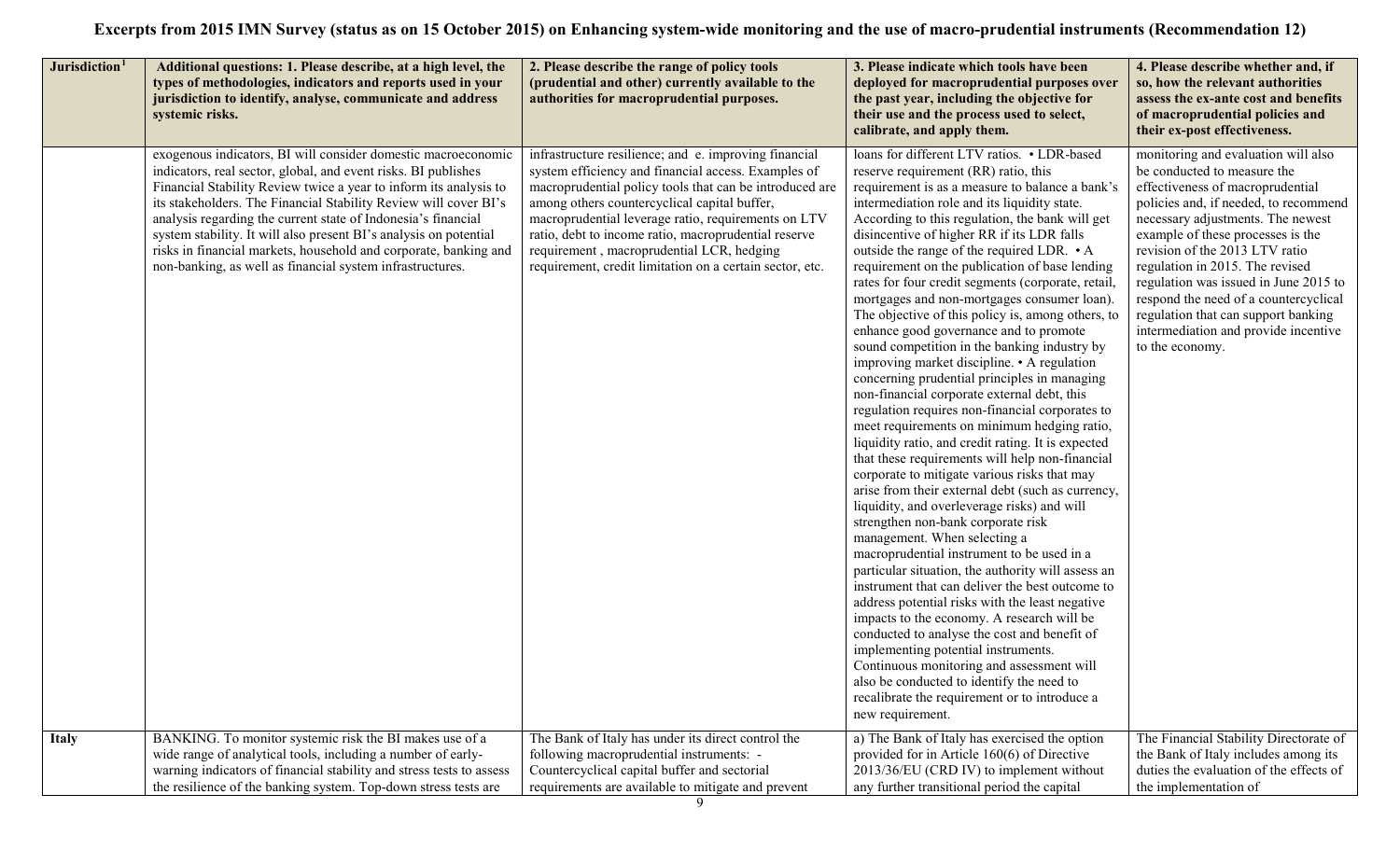| deployed for macroprudential purposes over<br>types of methodologies, indicators and reports used in your<br>(prudential and other) currently available to the<br>jurisdiction to identify, analyse, communicate and address<br>authorities for macroprudential purposes.<br>the past year, including the objective for<br>their use and the process used to select,<br>systemic risks.<br>calibrate, and apply them.                                                                                                                                                                                                                                                                                                                                                                                                                                                                                                                                                                                                                                                                                                                                                                                                                                                                                                                                                                                                                                                                                                                                                                                                                                                                                                                                                                                                                                                                                                                                                                                                                                                                                                                                                                                                                                                                                                                                                                                                                                                                                                                                                                                                                                                                                                                                                                                                                                                                                                                                                                                                                                                                                                                                                                                                                                                                                                                                                                                                                                                                                                                                                                                                                                                                                                                                                                                                                                                                                                                                                                                                                                                                                                                                                                                                                                                                                                                                                                                                                                                                                                                                                                                                                                                                                                                                                                                                                                                                                                                                                                                                                                                                                                                                                                                                                                                                                                                                                                                                                                                                                                                                                                                                                                                                                                                                                                                                                                                                                                                                                                                                                                                                                                                                                                                                                                                            | 4. Please describe whether and, if<br>so, how the relevant authorities<br>assess the ex-ante cost and benefits<br>of macroprudential policies and<br>their ex-post effectiveness.                                                                                                                    |
|----------------------------------------------------------------------------------------------------------------------------------------------------------------------------------------------------------------------------------------------------------------------------------------------------------------------------------------------------------------------------------------------------------------------------------------------------------------------------------------------------------------------------------------------------------------------------------------------------------------------------------------------------------------------------------------------------------------------------------------------------------------------------------------------------------------------------------------------------------------------------------------------------------------------------------------------------------------------------------------------------------------------------------------------------------------------------------------------------------------------------------------------------------------------------------------------------------------------------------------------------------------------------------------------------------------------------------------------------------------------------------------------------------------------------------------------------------------------------------------------------------------------------------------------------------------------------------------------------------------------------------------------------------------------------------------------------------------------------------------------------------------------------------------------------------------------------------------------------------------------------------------------------------------------------------------------------------------------------------------------------------------------------------------------------------------------------------------------------------------------------------------------------------------------------------------------------------------------------------------------------------------------------------------------------------------------------------------------------------------------------------------------------------------------------------------------------------------------------------------------------------------------------------------------------------------------------------------------------------------------------------------------------------------------------------------------------------------------------------------------------------------------------------------------------------------------------------------------------------------------------------------------------------------------------------------------------------------------------------------------------------------------------------------------------------------------------------------------------------------------------------------------------------------------------------------------------------------------------------------------------------------------------------------------------------------------------------------------------------------------------------------------------------------------------------------------------------------------------------------------------------------------------------------------------------------------------------------------------------------------------------------------------------------------------------------------------------------------------------------------------------------------------------------------------------------------------------------------------------------------------------------------------------------------------------------------------------------------------------------------------------------------------------------------------------------------------------------------------------------------------------------------------------------------------------------------------------------------------------------------------------------------------------------------------------------------------------------------------------------------------------------------------------------------------------------------------------------------------------------------------------------------------------------------------------------------------------------------------------------------------------------------------------------------------------------------------------------------------------------------------------------------------------------------------------------------------------------------------------------------------------------------------------------------------------------------------------------------------------------------------------------------------------------------------------------------------------------------------------------------------------------------------------------------------------------------------------------------------------------------------------------------------------------------------------------------------------------------------------------------------------------------------------------------------------------------------------------------------------------------------------------------------------------------------------------------------------------------------------------------------------------------------------------------------------------------------------------------------------------------------------------------------------------------------------------------------------------------------------------------------------------------------------------------------------------------------------------------------------------------------------------------------------------------------------------------------------------------------------------------------------------------------------------------------------------------------------------------------------------------------------------------------------|------------------------------------------------------------------------------------------------------------------------------------------------------------------------------------------------------------------------------------------------------------------------------------------------------|
| also used to assess the internal capital adequacy calculations<br>excessive credit growth and leverage; - Liquidity<br>conservation buffer, which however in our<br>performed by banks and to calibrate Pillar 2 requirements. The<br>coverage ratio and Net stable funding ratio will be<br>opinion has a prevalent microprudential nature<br>available, once implemented, to mitigate and prevent<br>As a result, as of 1 January 2014, banks must<br>BI also monitors shadow banking and non-banking institutions<br>and is working to enhance its toolkit, in particular metrics of risk<br>excessive maturity mismatch and market illiquidity; -<br>maintain a level of Common Equity Tier 1<br>concentration within the system. The analytical framework and<br>Large exposure limits and powers under pillar 2 can be<br>capital equal to 7 per cent of risk-weighted<br>the monitoring tools are reflected in the BI's Financial Stability<br>used to limit direct and indirect exposure<br>assets, calculated in accordance with Article<br>Report, published twice yearly, such as: the analysis of credit<br>concentrations; - Capital buffers can be imposed on G-<br>92(3) of Regulation (EU) 575/2013 (CRR), of<br>and leverage developments; the analysis of the liquidity<br>SIIs and O-SIIs to limit the systemic impact of<br>which 4.5 per cent as a minimum requirement<br>positions and funding structure of banks and the review of<br>misaligned incentives with a view to reducing moral<br>and 2.5 per cent as a capital conservation buffer<br>the EIOPA context.<br>market indicators; indicators on exposure concentrations; the<br>hazard; - CCPs' models and parameters of margins<br>requirement. Banks that fail to comply with the<br>focus on systemic risks deriving from the insurance sector and<br>and haircuts are validated by the Bank of Italy;<br>latter may not distribute dividends, variable<br>from other financial intermediaries and markets; the assessments<br>according to the EMIR legislation, this validation is a<br>remuneration and other components forming<br>of risks emanating from financial market infrastructures.<br>pre-requisite for a CCP's authorisation and aims at<br>the regulatory capital over and above<br>INSURANCE. IVASS implemented the following main<br>limiting risks to financial stability originating from<br>predetermined limits and must define the<br>prudential indicators/tools for the insurance sector: 1.<br>these infrastructures and strengthening their resilience.<br>measures necessary to restore the required level<br>Assessment of vulnerabilities: Based on a 2011 EIOPA's survey,<br>Moreover, a EU-wide stress testing exercise on CCPs<br>of capital. The Bank of Italy has also exercised<br>IVASS developed national exercises in order to detect<br>is being carried out by ESMA, on the basis of scenarios<br>the option under Article 129(2) of CRD IV and<br>vulnerabilities in the insurance sector timely. IVASS requests<br>developed in coperation with the European Systemic<br>exempted small and medium-sized investment<br>specific qualitative and quantitative information to a selected<br>Risk Board; the bank of Italy follows closely this<br>firms from the capital conservation buffer<br>sample of undertakings, on quarterly basis and semi-annual<br>exercise. The outcome of the exercise is expected to<br>requirement. These firms' contribution to<br>basis; 2. Questionnaires to the main Italian life insurance players<br>provide significant inputs from a system-wide<br>systemic risk is negligible and their exemption<br>(ad hoc analysis, e.g. on the low interest rate environment; on<br>monitoring perspective. The Bank of Italy can also<br>from the requirement does not threaten the<br>apply macroprudential instruments not harmonized by<br>stability of the Italian financial system. For<br>credit ratings) 3. Monthly monitoring on financial stability. This<br>is carried out on a monthly basis and based on available data. It<br>EU legislation, such as LTV, LTI, DTI ratios, by<br>further information please see above web-link<br>is focused on the main risk drivers of Italian insurance sector. It<br>making use of the wide-ranging powers under art. 5 of<br>to the macroprudential policy decisions of the<br>is submitted to the Top Management of IVASS and shared with<br>the Italian Banking Law, to prevent or mitigate risks to<br>Bank of Italy. b) The Bank of Italy has<br>identified UniCredit banking group as a global<br>Micro-Surveillance Division (linkage between micro and macro<br>the stability of the financial system.<br>supervision) 4. Sensitivity analysis on Interest rate risk. IVASS<br>systemically important institution (G-SII)<br>systematically asks (since September 2013 and on semi-annual<br>authorized to operate in Italy. Based on data as<br>basis) to life insurance companies to assess their exposures to<br>at 31 December 2013, the UniCredit group is in<br>interest rate risk, i.e. to assess the impact of an unexpected<br>the first subcategory of global systemic<br>change in interest rates on their ability to discharge their<br>importance. According to the transition period<br>obligations under with-profits policies. 5. Stress test (IVASS<br>envisaged under Directive 2013/36/EU (Capital<br>Regulation n.20). Since 2005, stress test have been introduced in<br>Requirements Directive IV – CRD IV), the<br>the Italian insurance market. Insurance undertakings shall run<br>UniCredit group is required to maintain a<br>capital buffer for the G-SIIs of an amount equal<br>stress test on main risk factors at least annually as instrument to<br>decide their risk policy and results shall be submitted to the<br>to 0.25 per cent of its total risk exposure from 1<br>January 2016. This buffer must be increased<br>Board of Directors). IVASS can require the results of the<br>analysis together to the decisions made by Board of Directors.<br>annually by 0.25 per cent of total risk exposure<br>IVASS can also require standardized stress tests (on specific<br>to reach 1 per cent of total risk exposure no | macroprudential instruments. The<br>framework for assessing costs,<br>benefits and effectiveness of<br>macroprudential measures is currently<br>being developed. As said before a<br>Risk Dashboard covering the Italian<br>market was introduced in the past<br>year based on the experience within |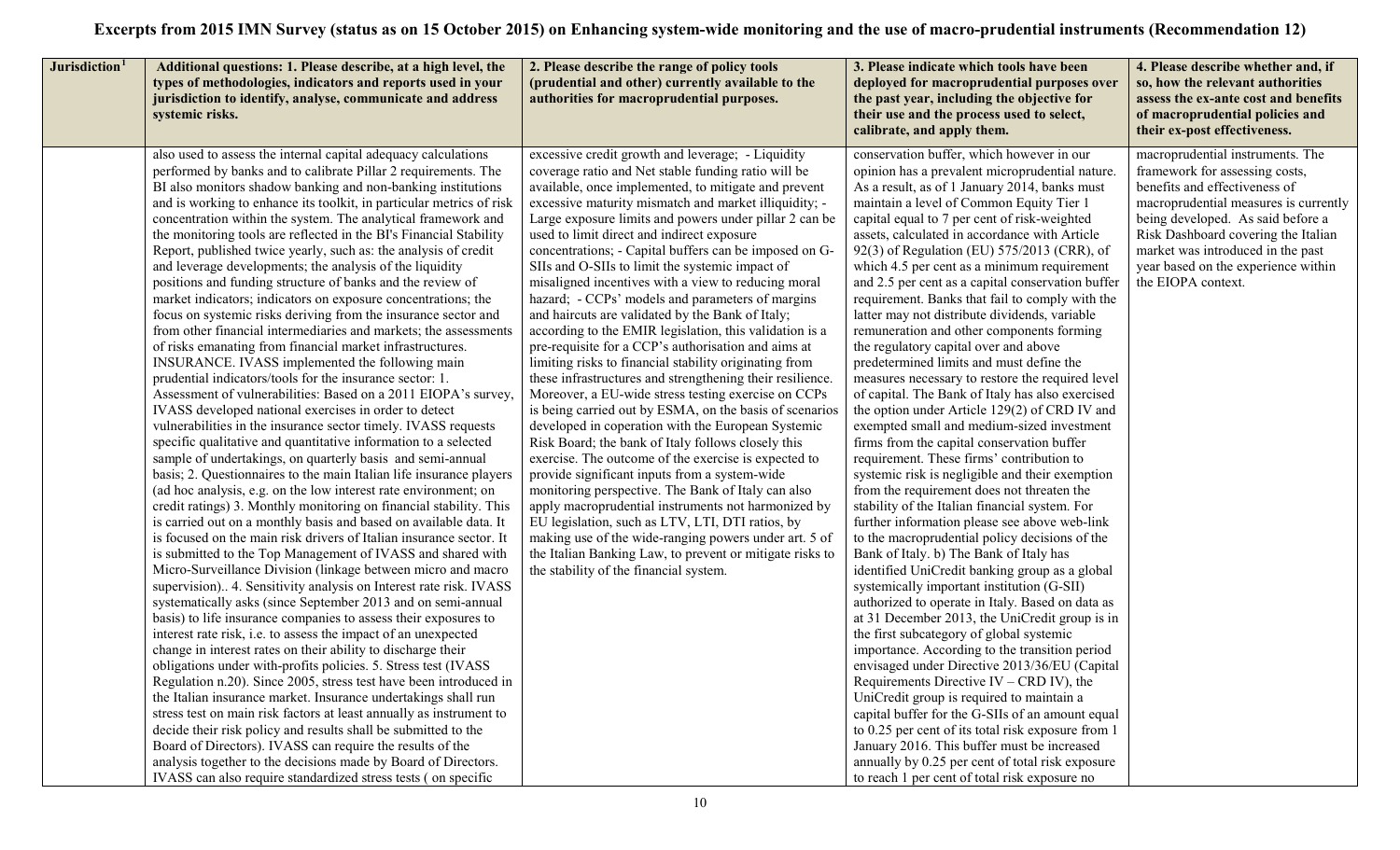| Jurisdiction <sup>1</sup> | Additional questions: 1. Please describe, at a high level, the<br>types of methodologies, indicators and reports used in your<br>jurisdiction to identify, analyse, communicate and address<br>systemic risks.                                                                                                                                                                                                                                                                                                                                                                                                                                                                                                                                                                                                                                                                                                                                                                                                                                                                                                                                                                                                                                                                         | 2. Please describe the range of policy tools<br>(prudential and other) currently available to the<br>authorities for macroprudential purposes.                                                                                                                                                                                                                                                                                                             | 3. Please indicate which tools have been<br>deployed for macroprudential purposes over<br>the past year, including the objective for<br>their use and the process used to select,<br>calibrate, and apply them.                                                                                                                                                                                 | 4. Please describe whether and, if<br>so, how the relevant authorities<br>assess the ex-ante cost and benefits<br>of macroprudential policies and<br>their ex-post effectiveness.                                                                                                                 |
|---------------------------|----------------------------------------------------------------------------------------------------------------------------------------------------------------------------------------------------------------------------------------------------------------------------------------------------------------------------------------------------------------------------------------------------------------------------------------------------------------------------------------------------------------------------------------------------------------------------------------------------------------------------------------------------------------------------------------------------------------------------------------------------------------------------------------------------------------------------------------------------------------------------------------------------------------------------------------------------------------------------------------------------------------------------------------------------------------------------------------------------------------------------------------------------------------------------------------------------------------------------------------------------------------------------------------|------------------------------------------------------------------------------------------------------------------------------------------------------------------------------------------------------------------------------------------------------------------------------------------------------------------------------------------------------------------------------------------------------------------------------------------------------------|-------------------------------------------------------------------------------------------------------------------------------------------------------------------------------------------------------------------------------------------------------------------------------------------------------------------------------------------------------------------------------------------------|---------------------------------------------------------------------------------------------------------------------------------------------------------------------------------------------------------------------------------------------------------------------------------------------------|
|                           | risk factors, based on homogeneous shock levels for insurance<br>market, as instrument to analyse the impact of on the financial<br>stability of insurance sector of specific adverse scenarios and in<br>order to identify systemic risks). 6. Risk Dashboard (RD). By<br>taking inspiration from the European Risk Dashboard (RD)<br>developed by EIOPA, our RD encompasses 24 indicators for 7<br>categories of risks (macro, credit, profitability and so on).<br>IVASS Customization: all the suitable Indicators (not the macro'<br>ones) have been weighted with the gross written premiums; all<br>the Indicators have been computed mainly using market and<br>insurance Italian data; Indicators have been computed for the<br>whole Italian market (all Italian undertakings not only the main<br>groups). Data are based on individual balance sheets not on<br>consolidated ones. The main Indicators in terms of risk (taking<br>into account Italian specificities) have been chosen (24 out of 40<br>EIOPA). 2 new Indicators have been introduced. Scores have<br>been calibrated in a different way whenever it has been deemed<br>necessary. The main outcomes of the Risk Dashboard are<br>systematically reported to the internal Crisis Management<br>Committee. |                                                                                                                                                                                                                                                                                                                                                                                                                                                            | later than 1 January 2019. The decision was<br>taken pursuant to Bank of Italy Circular No.<br>285 on prudential regulations for banks,<br>published on 17 December 2013. For more<br>details please see above web-link to the<br>macroprudential policy decisions of the Bank of<br>Italy.                                                                                                     |                                                                                                                                                                                                                                                                                                   |
| Japan                     | The BOJ reviews the development of indicators such as asset<br>prices and credit aggregates in the semi-annual Financial System<br>Report. The BOJ is also developing indicators and publishes<br>those in the Reports. In addition, the BOJ released a report on<br>"The Bank of Japan's Initiatives on the Macroprudential Front"<br>that stipulated various measures taken by the Bank to enhance<br>macroprudential monitoring in October 2011. The JFSA also<br>evaluates the Japan's financial system soundness, and publishes<br>the findings in the Financial System Monitoring Report<br>annually. BOJ and JFSA are closely cooperating with each<br>other on this issue through various channels.                                                                                                                                                                                                                                                                                                                                                                                                                                                                                                                                                                            | JFSA has supervisor tools covering broad range of<br>financial institutions, and these tools can be utilized for<br>macroprudential purpose as well. Also, it is scheduled<br>that the counter cyclical buffer will become available<br>from next year.                                                                                                                                                                                                    | N.A.                                                                                                                                                                                                                                                                                                                                                                                            | N.A. (In recent years, there is no case<br>for activating macroprudential tools<br>in Japan)                                                                                                                                                                                                      |
| Mexico                    | The CESF analyses the developments in the financial system<br>and any potential threats arising in particular sectors. In<br>particular, the CESF analyses stress tests conducted by the<br>CNBV. It also closely monitors the situation of the banking<br>system, given its relevance in the Mexican Financial System<br>(about 50% of the assets in the system). It analyses solvency and<br>liquidity indicators (loan-loss provisions, evolution of default<br>rates, LCR, concentration indexes, stable funding to loans ratios,                                                                                                                                                                                                                                                                                                                                                                                                                                                                                                                                                                                                                                                                                                                                                  | Regulation (for example on limits to related parties)<br>has been drafted when threats or vulnerabilities have<br>been identified. The use of microprudential measures<br>with macroprudential purposes could also be deployed.<br>In this case, the authority in charge of a given<br>microprudential measure would also be the one to<br>deploy it. Discussions at the CESF about what tools to<br>use and how to use them would take place on a case by | The macroprudential measures implemented<br>during the last two years include: limits on<br>lending to related parties, which were increased<br>as a response to the increasing amount of<br>exposures observed during the crisis, and rules<br>for sale and transfer of operations between<br>related parties (e.g. transfer or sale of credit<br>portfolios) which were included to limit the | No analysis of this kind has been<br>undertaken so far. The<br>implementation of certain specific<br>elements of the macroprudential<br>toolkit (such as the countercyclical<br>capital buffer) as well as the leverage<br>ratio is still under development; in<br>particular with respect to the |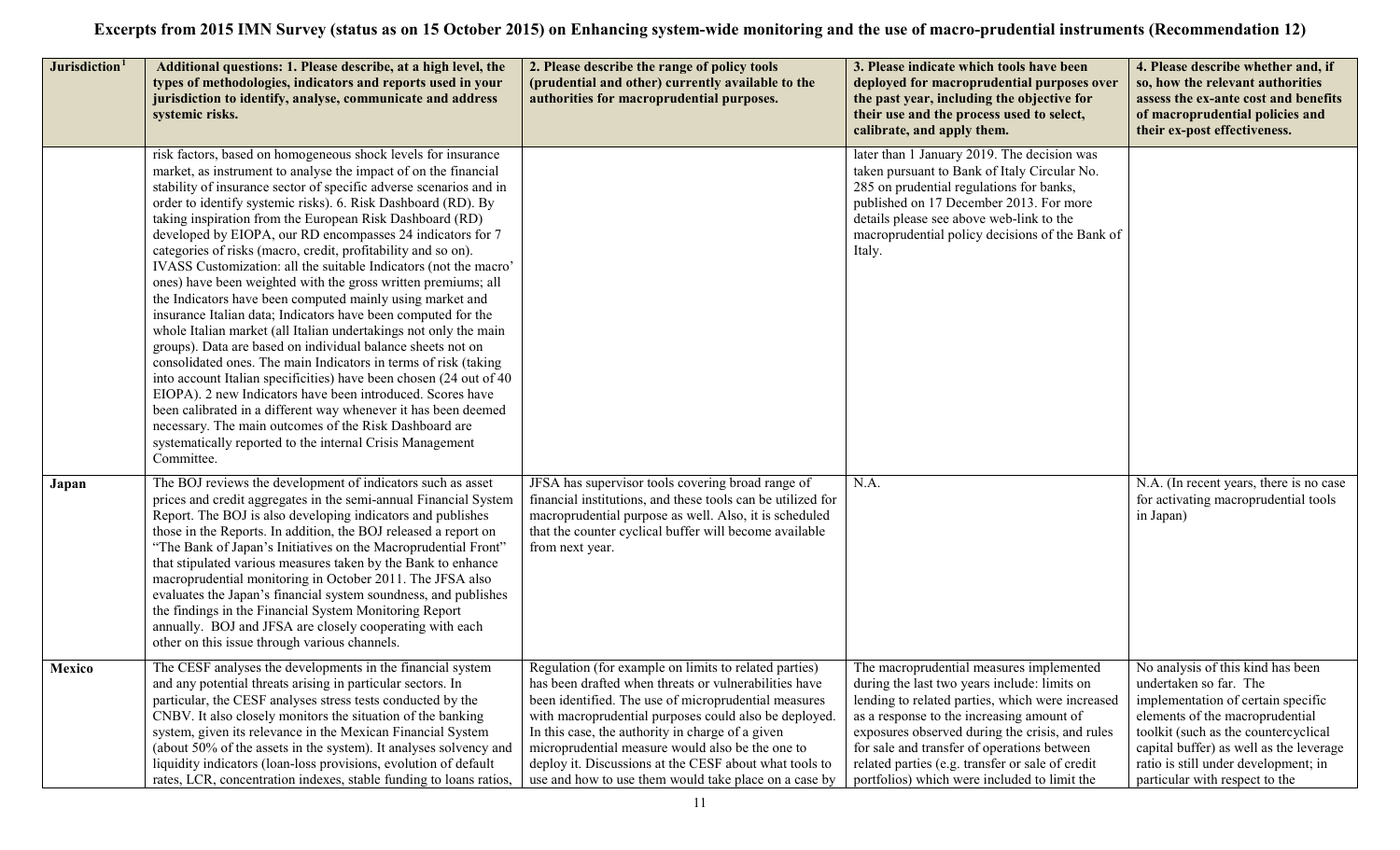| Jurisdiction <sup>1</sup>   | Additional questions: 1. Please describe, at a high level, the<br>types of methodologies, indicators and reports used in your<br>jurisdiction to identify, analyse, communicate and address<br>systemic risks.                                                                                                                                                                                                                                                                                                                                                                                                                                                                                                                                                                                                                                                                                                                                                                                                                                                                                                               | 2. Please describe the range of policy tools<br>(prudential and other) currently available to the<br>authorities for macroprudential purposes.                                                                                                                                                                                                                                                                                                                                                                                                                                                                                                                                                                                                                                                                                                                                   | 3. Please indicate which tools have been<br>deployed for macroprudential purposes over<br>the past year, including the objective for<br>their use and the process used to select,<br>calibrate, and apply them.                                                                                                                                                                                                                                                                                                                                                                                                                                                                                                                                                                                                                                   | 4. Please describe whether and, if<br>so, how the relevant authorities<br>assess the ex-ante cost and benefits<br>of macroprudential policies and<br>their ex-post effectiveness.                                                                                                                                                                                                                                                                                                                                                                                                                                           |
|-----------------------------|------------------------------------------------------------------------------------------------------------------------------------------------------------------------------------------------------------------------------------------------------------------------------------------------------------------------------------------------------------------------------------------------------------------------------------------------------------------------------------------------------------------------------------------------------------------------------------------------------------------------------------------------------------------------------------------------------------------------------------------------------------------------------------------------------------------------------------------------------------------------------------------------------------------------------------------------------------------------------------------------------------------------------------------------------------------------------------------------------------------------------|----------------------------------------------------------------------------------------------------------------------------------------------------------------------------------------------------------------------------------------------------------------------------------------------------------------------------------------------------------------------------------------------------------------------------------------------------------------------------------------------------------------------------------------------------------------------------------------------------------------------------------------------------------------------------------------------------------------------------------------------------------------------------------------------------------------------------------------------------------------------------------|---------------------------------------------------------------------------------------------------------------------------------------------------------------------------------------------------------------------------------------------------------------------------------------------------------------------------------------------------------------------------------------------------------------------------------------------------------------------------------------------------------------------------------------------------------------------------------------------------------------------------------------------------------------------------------------------------------------------------------------------------------------------------------------------------------------------------------------------------|-----------------------------------------------------------------------------------------------------------------------------------------------------------------------------------------------------------------------------------------------------------------------------------------------------------------------------------------------------------------------------------------------------------------------------------------------------------------------------------------------------------------------------------------------------------------------------------------------------------------------------|
|                             | etc.) The results of such analysis are published in the annual<br>report of the CESF (published by the end of March each year).<br>In addition, Banco de Mexico conducts stress tests for the<br>banking system and undertakes network analysis to determine<br>the risks of contagion. It also evaluates the situation of the<br>banking system and any other sectors which may exhibit<br>patterns or behaviours which may be a cause of concern<br>(shadow banking entities and activities, mutual funds, REITs,<br>etc.). Banco de Mexico publishes an annual report with a<br>detailed assessment of the financial system, threats to financial<br>stability, a balance of risks and potential measures to mitigate<br>such risks. Such report is published in the second half of each<br>year.                                                                                                                                                                                                                                                                                                                         | case basis.                                                                                                                                                                                                                                                                                                                                                                                                                                                                                                                                                                                                                                                                                                                                                                                                                                                                      | potential for contagion. Mexican authorities are<br>close to finalise the secondary regulation to<br>implement the countercyclical capital buffer<br>and the leverage ratio, as well as the framework<br>for D-SIBs.                                                                                                                                                                                                                                                                                                                                                                                                                                                                                                                                                                                                                              | secondary regulation about them.                                                                                                                                                                                                                                                                                                                                                                                                                                                                                                                                                                                            |
| <b>Republic of</b><br>Korea | The Bank of Korea develops and makes full use of a wide range<br>of indicators to detect, assess and provide early warning of<br>various risks present in the financial system in a timely fashion.<br>Based upon this, the Bank prepares and releases a half-yearly<br>Financial Stability Report, analysing potential risks in the<br>financial system and their effects while providing a<br>comprehensive assessment of the system as a whole                                                                                                                                                                                                                                                                                                                                                                                                                                                                                                                                                                                                                                                                            | Korea has introduced LTV and DTI in 2002 and in<br>2005 respectively. The Korean authorities could<br>modify the ratio of LTV and DTI considering<br>overheating/shrink of the real estate market. And Korea<br>has decided to introduce recently CCB<br>(Countercyclical Capital Buffer) framework following<br>the Basel III.                                                                                                                                                                                                                                                                                                                                                                                                                                                                                                                                                  | In 2014, the FSC and the FSS have decided to<br>loosen LTV and DTI ratios so that LTV/DTI<br>would not impede stagnant real estate market in<br>Korea.                                                                                                                                                                                                                                                                                                                                                                                                                                                                                                                                                                                                                                                                                            | N.A.                                                                                                                                                                                                                                                                                                                                                                                                                                                                                                                                                                                                                        |
| Russia                      |                                                                                                                                                                                                                                                                                                                                                                                                                                                                                                                                                                                                                                                                                                                                                                                                                                                                                                                                                                                                                                                                                                                              |                                                                                                                                                                                                                                                                                                                                                                                                                                                                                                                                                                                                                                                                                                                                                                                                                                                                                  |                                                                                                                                                                                                                                                                                                                                                                                                                                                                                                                                                                                                                                                                                                                                                                                                                                                   |                                                                                                                                                                                                                                                                                                                                                                                                                                                                                                                                                                                                                             |
| Saudi Arabia                | SAMA objective is to measure the systemic risks that arise from<br>either or both time and transversal dimensions. Tools used to<br>accomplish this objective are financial statements and other<br>market indicators, internal macroprudential dashboard, early<br>warning indicators, and stress testing. The analysis does not only<br>cover risks in SAMA regulated sectors, but also extends to other<br>sectors such as the capital market. The inputs used for the<br>analysis includes supervisory data collected by SAMA's<br>different supervisory departments, data requested from financial<br>entities on ad-hoc basis to address contemporaneous risk<br>concerns, and the outcomes from stress testing. Other agencies<br>contribute to the analysis through the provisioning of data, and<br>the engagement of bilateral meetings to discuss financial<br>stability issues and the impact of recent financial sector<br>developments. There are several channels through which SAMA<br>communicates its macroprudential decisions and market<br>assessment. These channels provide the needed accountability | SAMA has a long history of using macroprudential<br>policy tools. In particular, the following tools apply:<br>*Loan-to-value ratio caps *Regulatory capital<br>requirements *Counter-cyclical provisions *Debt-to-<br>service-income caps *Profit distribution limits (profit<br>distribution require SAMA approval) *Reserve<br>requirements *Liquidity coverage ratio requirements<br>*Net stable funding ratio requirements *Loan-to-<br>deposit ratio caps *Constraints on foreign currency<br>lending (requires SAMA approval) *Caps on name<br>concentration (single exposure) These tools have been<br>deployed to mitigate systemic financial stability risks.<br>These tools ensure that credit institutions within the<br>Kingdom comply with internationally-established<br>standards, and control any potential misbehaving<br>practices by individual institutions | Loan to value ratio (LTV) was implemented<br>during Fall 2014 when concerns on risks arose<br>from the real estate sector. However, other tools<br>for example been used during the financial<br>crisis. In addition to reducing the statutory<br>deposit ratio for demand deposits to 7% from<br>13% and maintaining the ratio for time and<br>savings deposits at 4%, other steps taken by<br>SAMA were: •Gradually reducing the repo rate<br>from its previous level of 5.50% to 2% from<br>October 2008 to January 2009, and the reverse<br>repo rate from 2% to 0.25% from October 2008<br>to June 2009. •Reducing the pricing of treasury<br>bills by 50 bp lower than the Saudi interbank<br>deposit rate (SIBID) – the bills remained priced<br>at 80% of the interbank rate in Q2 2009.<br>•Creating cash deposits, not only in domestic | The assessment of the cost and<br>benefits of macroprudential policies<br>in SAMA takes two different<br>approaches. First, is the research-<br>based approach that is undertaken by<br>SAMA's Research, Financial<br>Stability, and Financial Sector<br>Development departments. The<br>second approach is an operational<br>approach through meetings with<br>SAMA, and non-SAMA, departments<br>to discuss the implications of<br>macroprudential policies. As for<br>SAMA's ex-post evaluation, all<br>macroprudential tools that SAMA has<br>used to date have served the country<br>well as they have facilitated the |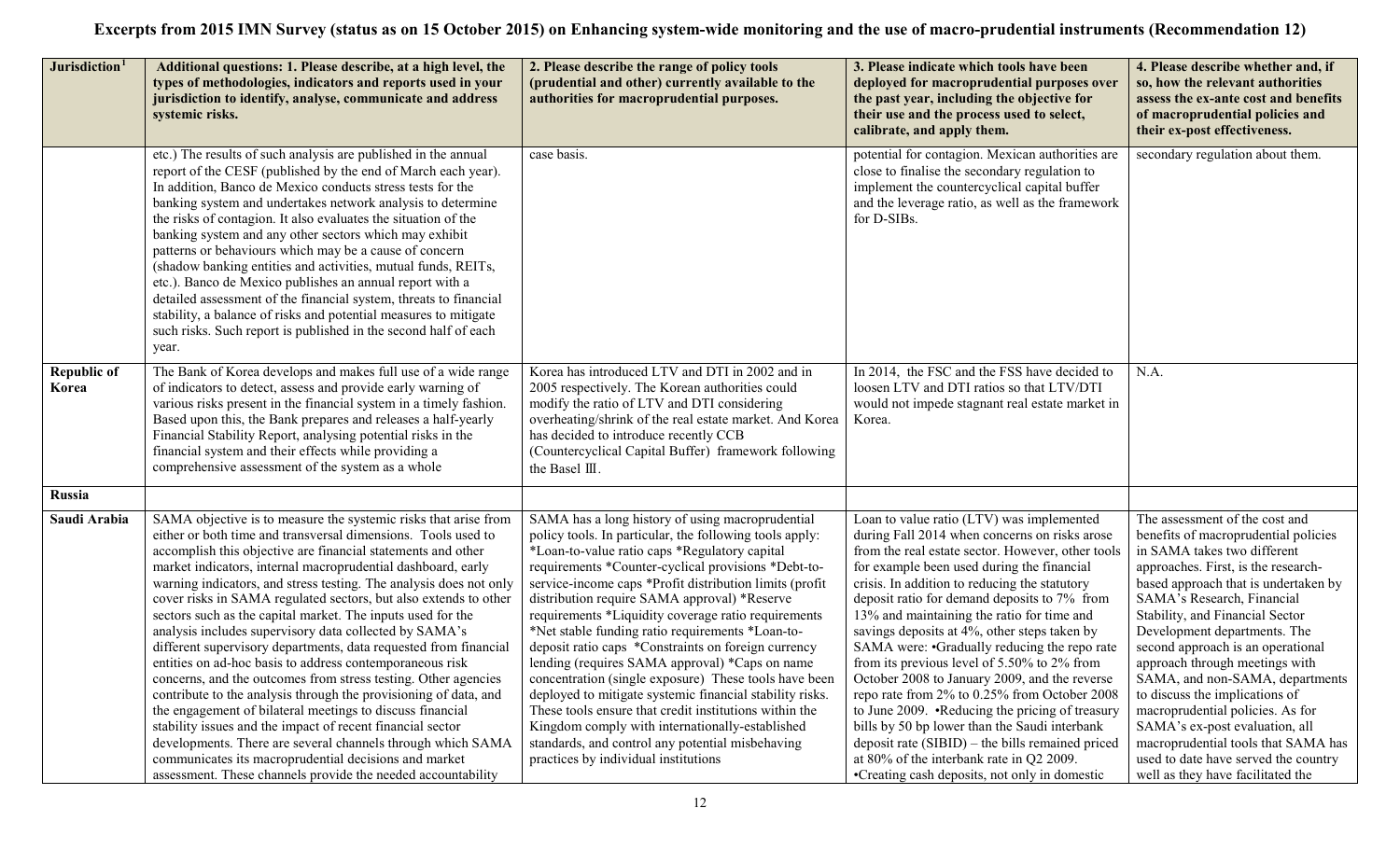| Jurisdiction <sup>1</sup> | Additional questions: 1. Please describe, at a high level, the<br>types of methodologies, indicators and reports used in your<br>jurisdiction to identify, analyse, communicate and address<br>systemic risks.                                                                                                                                                                                                                                                                                                                                                                                                                                                                                                                                                                                                                                                                                                                                                                                                                                                                                                                                                                                                                                                                                                                | 2. Please describe the range of policy tools<br>(prudential and other) currently available to the<br>authorities for macroprudential purposes.                                                                                                                                           | 3. Please indicate which tools have been<br>deployed for macroprudential purposes over<br>the past year, including the objective for<br>their use and the process used to select,<br>calibrate, and apply them.                                                                                                                                                                                                                                                                                                                                                                                                                                                                                                                                                                                                                                                                                                                                              | 4. Please describe whether and, if<br>so, how the relevant authorities<br>assess the ex-ante cost and benefits<br>of macroprudential policies and<br>their ex-post effectiveness.                                                                                                                                                                                                                                                                                                                                                                                                                                                                                                                                                                                                           |
|---------------------------|-------------------------------------------------------------------------------------------------------------------------------------------------------------------------------------------------------------------------------------------------------------------------------------------------------------------------------------------------------------------------------------------------------------------------------------------------------------------------------------------------------------------------------------------------------------------------------------------------------------------------------------------------------------------------------------------------------------------------------------------------------------------------------------------------------------------------------------------------------------------------------------------------------------------------------------------------------------------------------------------------------------------------------------------------------------------------------------------------------------------------------------------------------------------------------------------------------------------------------------------------------------------------------------------------------------------------------|------------------------------------------------------------------------------------------------------------------------------------------------------------------------------------------------------------------------------------------------------------------------------------------|--------------------------------------------------------------------------------------------------------------------------------------------------------------------------------------------------------------------------------------------------------------------------------------------------------------------------------------------------------------------------------------------------------------------------------------------------------------------------------------------------------------------------------------------------------------------------------------------------------------------------------------------------------------------------------------------------------------------------------------------------------------------------------------------------------------------------------------------------------------------------------------------------------------------------------------------------------------|---------------------------------------------------------------------------------------------------------------------------------------------------------------------------------------------------------------------------------------------------------------------------------------------------------------------------------------------------------------------------------------------------------------------------------------------------------------------------------------------------------------------------------------------------------------------------------------------------------------------------------------------------------------------------------------------------------------------------------------------------------------------------------------------|
|                           | and transparency. One channel is through the publication of the<br>financial stability report. The report conveys SAMA's views and<br>risk assessment of the whole financial sector. It also provides an<br>overview of its macroprudential framework and tools. Another<br>channel to communicate actions with the market is the issuance<br>of circulars encompassing regulations, rules, guidance, and data<br>sharing that are shared with financial entities and followed up to<br>ensure proper, and common understanding and implementations.<br>Additionally, to ensure a proper understanding of<br>macroprudential and financial stability issues by market<br>participants, SAMA has initiated a quarterly conducted series of<br>seminars to discuss the recent financial and macroeconomic<br>issues with invited representatives from the banking sectors,<br>insurance, CMA, investment funds, research centres, public<br>entities, universities, and others. Several topics have been<br>discussed so far including SAMA's macroprudential policy,<br>capital market valuations, the Bitcoin, and the impact of ultra-<br>loose monetary policy. Finally, SAMA also uses the traditional<br>ways of communication with the public through posting latest<br>actions on its website and also using the press. |                                                                                                                                                                                                                                                                                          | currency but also in USD, in the domestic<br>money market in order to enhance liquidity<br>through the placement of time deposits with<br>domestic banks. .Placing time deposits with<br>domestic banks for a relatively long period on<br>behalf of government agencies and institutions<br>and in coordination with them. Since such<br>deposits are considered to be customers'<br>deposits included within the ratio of loans to<br>deposits, this measure was designed to help<br>banks expand credit. • A major factor affecting<br>the local interbank market was the<br>announcement made by the Supreme Economic<br>Council that the Government was continuing to<br>guarantee the safety of local bank deposits. This<br>went a long way to assuring all depositors and<br>assuaging any negative sentiment relating to<br>Saudi banks. Injecting dollar liquidity through<br>foreign exchange (FX) swaps and direct<br>deposits with local banks. | achievement of intended<br>consequences. For more details please<br>refer to the BIS paper number 54 "<br>The global financial crisis: impact on<br>Saudi Arabia"                                                                                                                                                                                                                                                                                                                                                                                                                                                                                                                                                                                                                           |
| <b>Singapore</b>          | MAS publishes the Financial Stability Review annually. The<br>Financial Stability Review identifies potential risks and<br>vulnerabilities in Singapore's financial system and aims to<br>contribute to a better understanding among market participants,<br>analysts and the public of issues affecting Singapore's financial<br>system. In addition, MAS also issues press releases when policy<br>measures are implemented.                                                                                                                                                                                                                                                                                                                                                                                                                                                                                                                                                                                                                                                                                                                                                                                                                                                                                                | Singapore's use of macroprudential instruments has<br>centred on the housing market, bearing in mind the<br>systemic risks that it could pose. The government has<br>used a broad range of policy tools such as Loan-to-<br>Value and Debt Servicing limits, as well as stamp<br>duties. | MAS' previously deployed macroprudential<br>tools (mentioned above) continue to be in place<br>and no additional tools were introduced in the<br>past year.                                                                                                                                                                                                                                                                                                                                                                                                                                                                                                                                                                                                                                                                                                                                                                                                  | MAS' approach on macro-prudential<br>policy including considerations on its<br>costs and benefits can be summarised<br>in three key words, namely<br>"targeted", "calibrated" and "multi-<br>pronged" (or TCM for short). •<br>Firstly, financial vulnerabilities are<br>not spread evenly across the economy<br>and tend to be concentrated in certain<br>sec tors. Singapore's measures were<br>targeted at real estate specifically.<br>This "targeted" approach will likely<br>have a faster impact compared to<br>broad policy instruments, which are<br>subject to long and variable lags and<br>also minimises trade-offs with<br>broader macroeconomic policies such<br>as price stability. • Secondly, we<br>adopt a "calibrated" approach. We<br>would like to do enough to alter |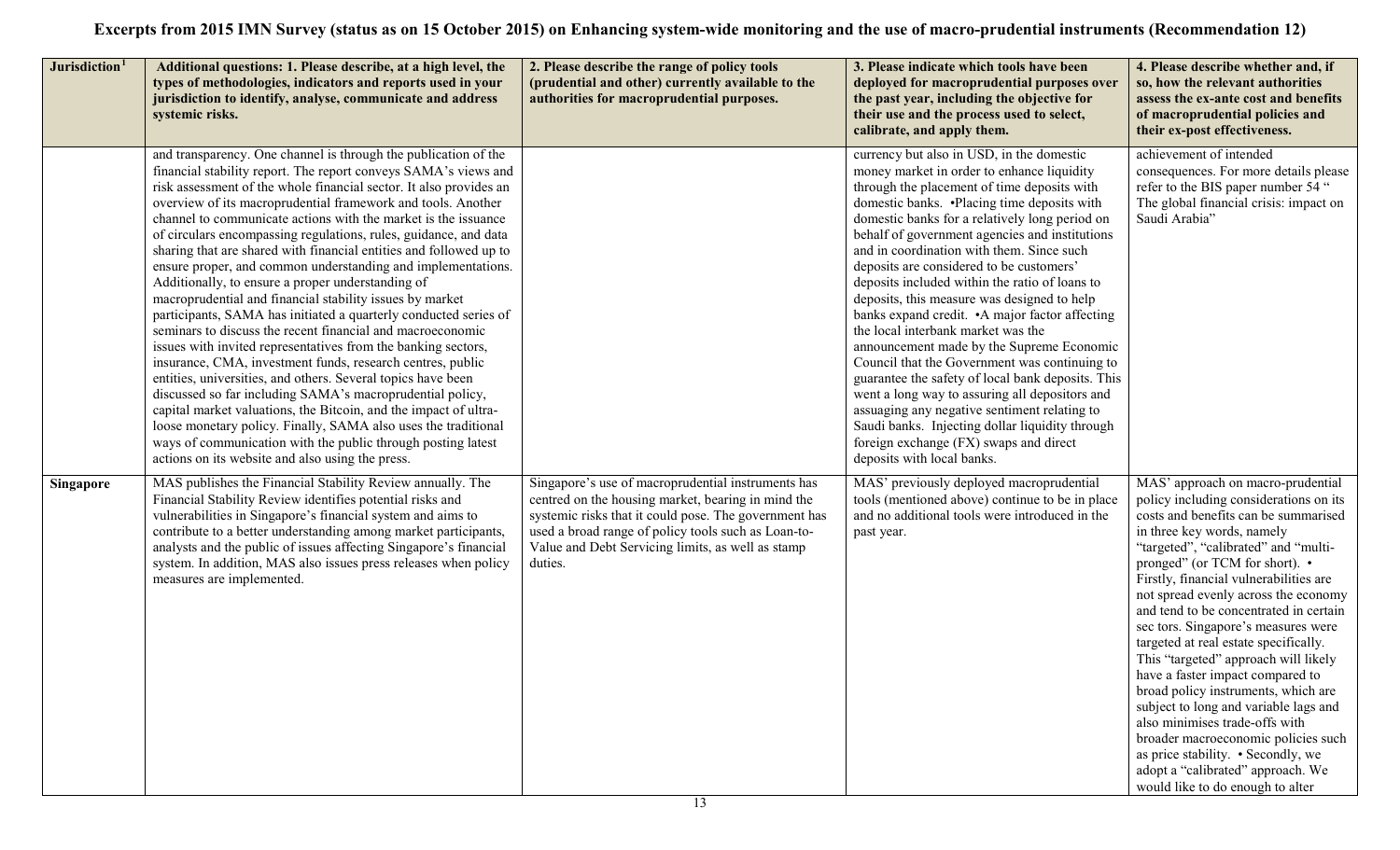| Jurisdiction <sup>1</sup> | Additional questions: 1. Please describe, at a high level, the                                                                                                                                                                                                                                                                                                                                                                                                                                                     | 2. Please describe the range of policy tools                                                                                                                                                                                                                                                                                                                                                                                                    | 3. Please indicate which tools have been                                                                                                                            | 4. Please describe whether and, if                                                                                                                                                                                                                                                                                                                                                                                                                                                                                                                                                                                                                                                                                                                                                                                                                                                                                                                                                                                                                                                                                                            |
|---------------------------|--------------------------------------------------------------------------------------------------------------------------------------------------------------------------------------------------------------------------------------------------------------------------------------------------------------------------------------------------------------------------------------------------------------------------------------------------------------------------------------------------------------------|-------------------------------------------------------------------------------------------------------------------------------------------------------------------------------------------------------------------------------------------------------------------------------------------------------------------------------------------------------------------------------------------------------------------------------------------------|---------------------------------------------------------------------------------------------------------------------------------------------------------------------|-----------------------------------------------------------------------------------------------------------------------------------------------------------------------------------------------------------------------------------------------------------------------------------------------------------------------------------------------------------------------------------------------------------------------------------------------------------------------------------------------------------------------------------------------------------------------------------------------------------------------------------------------------------------------------------------------------------------------------------------------------------------------------------------------------------------------------------------------------------------------------------------------------------------------------------------------------------------------------------------------------------------------------------------------------------------------------------------------------------------------------------------------|
|                           | types of methodologies, indicators and reports used in your<br>jurisdiction to identify, analyse, communicate and address<br>systemic risks.                                                                                                                                                                                                                                                                                                                                                                       | (prudential and other) currently available to the<br>authorities for macroprudential purposes.                                                                                                                                                                                                                                                                                                                                                  | deployed for macroprudential purposes over<br>the past year, including the objective for<br>their use and the process used to select,<br>calibrate, and apply them. | so, how the relevant authorities<br>assess the ex-ante cost and benefits<br>of macroprudential policies and<br>their ex-post effectiveness.                                                                                                                                                                                                                                                                                                                                                                                                                                                                                                                                                                                                                                                                                                                                                                                                                                                                                                                                                                                                   |
|                           |                                                                                                                                                                                                                                                                                                                                                                                                                                                                                                                    |                                                                                                                                                                                                                                                                                                                                                                                                                                                 |                                                                                                                                                                     | incentives but not overdo so as to<br>avoid overshooting macroprudential<br>objectives, resulting in unintended<br>effects. As such, we have<br>implemented policies in incremental<br>steps, re-adjusting when needed, over<br>several rounds. We have tightened<br>measures when they needed more<br>bite. • We have also adopted a<br>"multi-pronged" approach where<br>there is a coordinated use of multiple<br>tools. Over-reliance on any one<br>measure renders that measure less and<br>less effective over time- there is<br>leakage in potency. Employing a<br>whole package of measures to<br>specifically address risks on the other<br>hand, helps to ensure policy<br>effectiveness. It sends a strong signal<br>of coordinated actions to address<br>risks. Careful monitoring of the<br>appropriate qualitative and<br>quantitative indicators, such as price<br>and transaction volumes, are<br>conducted alongside assessment of<br>anecdotal evidence of after the<br>implementation of macroprudential<br>policies. Small, calibrated steps are<br>then taken to re-adjust policy<br>measures to minimise policy errors. |
| <b>South Africa</b>       | The Financial Stability Department of the South African<br>Reserve Bank uses quantitative indicators as part of its<br>macroprudential tools to analyse the financial services sector.<br>Improvement of the existing tools and the development of new<br>ones are ongoing. The South African Reserve Bank has also<br>elevated its Financial Stability Committee to a higher level to<br>facilitate the implementation of macroprudential policy tools.<br>The National Treasury and Financial Services Board are | The Financial Stability Department of the SARB is<br>investigating a list of possible macroprudential<br>instruments. The list of policy instruments and<br>potential indicators are adopted from the BIS report on<br>"Operationalising the Selection and Application of<br>Macroprudential Instruments (December 2012)". The<br>instruments are classified as capital-based instruments,<br>(countercyclical capital buffer, sectoral capital |                                                                                                                                                                     |                                                                                                                                                                                                                                                                                                                                                                                                                                                                                                                                                                                                                                                                                                                                                                                                                                                                                                                                                                                                                                                                                                                                               |
|                           | currently investigating ways to regulate OTC derivatives. To this<br>end, a number of provisions have been enabled in the Financial                                                                                                                                                                                                                                                                                                                                                                                | requirements and dynamic provisions); Liquidity-based<br>instruments (countercyclical liquidity requirements,                                                                                                                                                                                                                                                                                                                                   |                                                                                                                                                                     |                                                                                                                                                                                                                                                                                                                                                                                                                                                                                                                                                                                                                                                                                                                                                                                                                                                                                                                                                                                                                                                                                                                                               |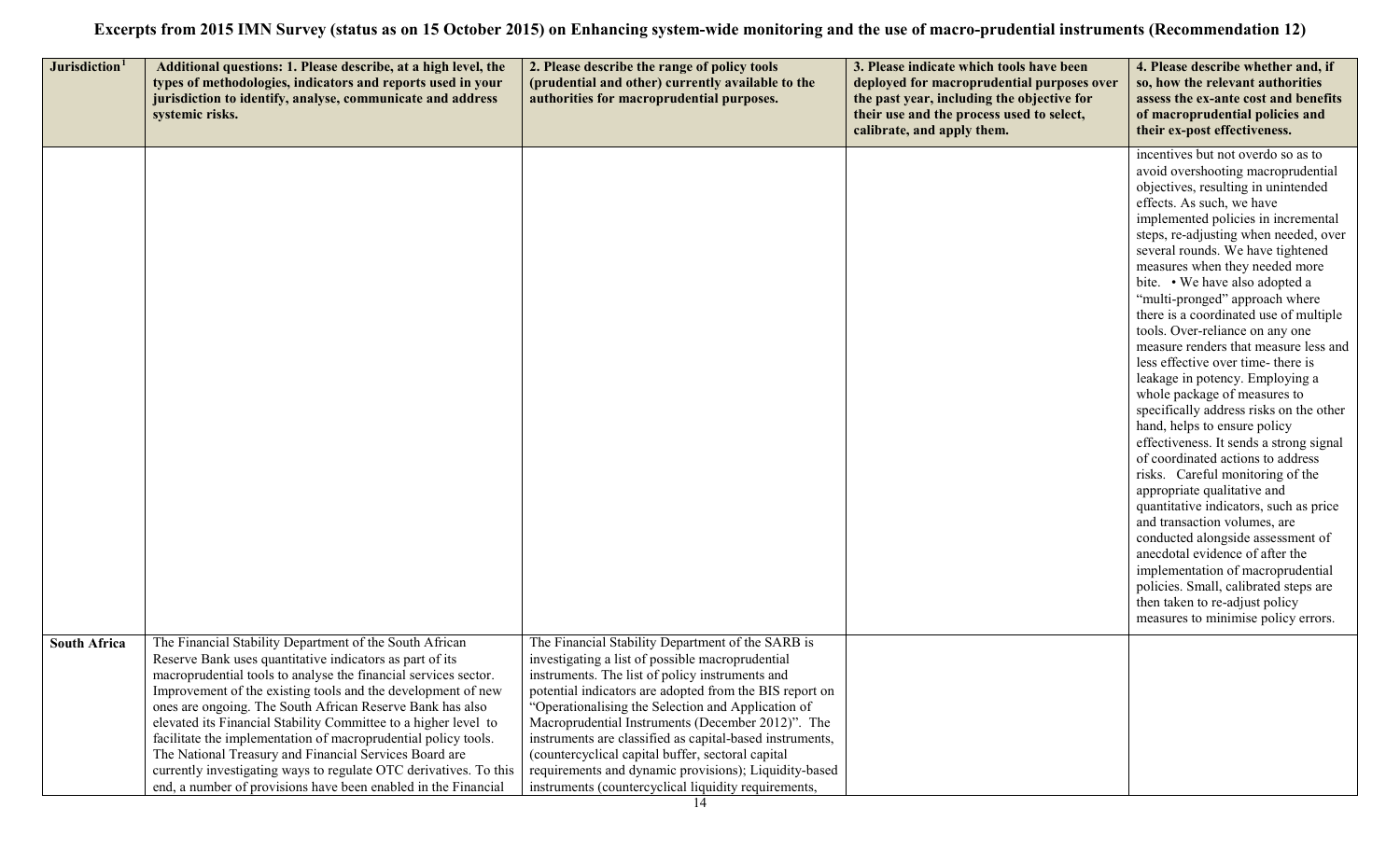| Jurisdiction <sup>1</sup> | Additional questions: 1. Please describe, at a high level, the<br>types of methodologies, indicators and reports used in your<br>jurisdiction to identify, analyse, communicate and address<br>systemic risks.                                                                                                                                                                                                                                                                                                                                                                                                                                                                                                                                                                                                                                                                                                                                                                                                                                                                                                                                                                                                                                                                                                                                                                                                                                                                                                                                                                                                                                                                                                                                                                                                                                                                                                                                                | 2. Please describe the range of policy tools<br>(prudential and other) currently available to the<br>authorities for macroprudential purposes.                                                                                                                                                                                                                                                                                                                                                                                                                                                                                                                                                                                                                                                                                                                                                                                                                                                                                                                                                                                                                                                                                                                                                                                                                                                                                                                                                                                                                                                                                                                                           | 3. Please indicate which tools have been<br>deployed for macroprudential purposes over<br>the past year, including the objective for<br>their use and the process used to select,<br>calibrate, and apply them.                                                                               | 4. Please describe whether and, if<br>so, how the relevant authorities<br>assess the ex-ante cost and benefits<br>of macroprudential policies and<br>their ex-post effectiveness.                                                                                                                                                                                                                                                             |
|---------------------------|---------------------------------------------------------------------------------------------------------------------------------------------------------------------------------------------------------------------------------------------------------------------------------------------------------------------------------------------------------------------------------------------------------------------------------------------------------------------------------------------------------------------------------------------------------------------------------------------------------------------------------------------------------------------------------------------------------------------------------------------------------------------------------------------------------------------------------------------------------------------------------------------------------------------------------------------------------------------------------------------------------------------------------------------------------------------------------------------------------------------------------------------------------------------------------------------------------------------------------------------------------------------------------------------------------------------------------------------------------------------------------------------------------------------------------------------------------------------------------------------------------------------------------------------------------------------------------------------------------------------------------------------------------------------------------------------------------------------------------------------------------------------------------------------------------------------------------------------------------------------------------------------------------------------------------------------------------------|------------------------------------------------------------------------------------------------------------------------------------------------------------------------------------------------------------------------------------------------------------------------------------------------------------------------------------------------------------------------------------------------------------------------------------------------------------------------------------------------------------------------------------------------------------------------------------------------------------------------------------------------------------------------------------------------------------------------------------------------------------------------------------------------------------------------------------------------------------------------------------------------------------------------------------------------------------------------------------------------------------------------------------------------------------------------------------------------------------------------------------------------------------------------------------------------------------------------------------------------------------------------------------------------------------------------------------------------------------------------------------------------------------------------------------------------------------------------------------------------------------------------------------------------------------------------------------------------------------------------------------------------------------------------------------------|-----------------------------------------------------------------------------------------------------------------------------------------------------------------------------------------------------------------------------------------------------------------------------------------------|-----------------------------------------------------------------------------------------------------------------------------------------------------------------------------------------------------------------------------------------------------------------------------------------------------------------------------------------------------------------------------------------------------------------------------------------------|
|                           | Markets Act. Further, a Working Group consisting of SARB,<br>BASA, NT, JSE, FSB has agreed to a phased approach and has<br>drafted a consultative paper for Phase 1 to seek market<br>participants' views in this regard. Phase 1 is at an advance stage<br>at this point. In the meantime the Pensions department at the<br>FSB in consultation with National Treasury has drafted<br>guidelines for retirement funds regarding the use of derivatives<br>under Regulation 28. The guideline is in the form of a draft<br>Notice to Regulation 28 that will be issued for public comment.                                                                                                                                                                                                                                                                                                                                                                                                                                                                                                                                                                                                                                                                                                                                                                                                                                                                                                                                                                                                                                                                                                                                                                                                                                                                                                                                                                    | margins and haircuts in the markets) Asset-side<br>instruments (LTVs and DTIs). The Department is also<br>studying a number of indicators using South African<br>data to assess the information content of these<br>indicators in identifying build-ups of imbalances in the<br>financial system.                                                                                                                                                                                                                                                                                                                                                                                                                                                                                                                                                                                                                                                                                                                                                                                                                                                                                                                                                                                                                                                                                                                                                                                                                                                                                                                                                                                        |                                                                                                                                                                                                                                                                                               |                                                                                                                                                                                                                                                                                                                                                                                                                                               |
| Spain                     | Banking: At the national level, Banco de España is working on<br>several forward-looking methodologies to identify risks and<br>guide the macroprudential policy, which will be used as input<br>for the Financial Stability Report. First, Banco de España has<br>developed a forward looking tool (FLESB or forward looking<br>exercise on Spanish banks) that allows evaluating the solvency<br>position of Spanish banks in the face of different<br>macroeconomic scenarios. In addition, Banco de España is<br>working on a CAMELS model to estimate a forward-looking<br>measure of banks' defaults. Finally, Banco de España is<br>developing a risk dashboard based on a comprehensive set of<br>indicators with the final goal of generating early warning signals<br>for emerging vulnerabilities.<br>Securities: CNMV carries out regular financial stability<br>analyses based on the information gathered from the regular<br>supervisory process (periodic financial reporting of financial<br>institutions, off-site and on-site supervision) and other<br>information provided by external entities. In particular, CNMV<br>performs liquidity, funding, market and credit risk and solvency<br>analyses. To this aim, an ample variety of indicators have been<br>developed. It also carries out analyses on developments in other<br>parts of the financial system with a direct or indirect connection<br>with the securities markets (e.g. credit, banks' funding,<br>households' savings patterns, etc.). In the context of financial<br>contagion, CNMV has a set of indicators measuring correlations<br>as well as spill overs across markets and asset classes. In<br>addition, CNMV has performed recently some work on the<br>design of some heat maps and an indicator to measure stress in<br>the whole financial system has been developed. Network theory<br>is also being used to explore the existing linkages in the stock | Banking: There are a number of macro-prudential<br>tools for banks harmonised under EU law, mainly<br>capital-related (Counter-cyclical Capital Buffer,<br>Systemic Risk Buffer etc). Other tools are governed<br>by national law (LTV, LTI etc).<br>Securities: Regarding the asset management sector, we<br>have already in place a number of tools for general<br>prudential supervision, and which, given their nature,<br>can be used for macroprudential purposes: - Capital<br>requirements to asset managers. Their minimum capital<br>requirement is proportional to the amount of assets<br>under management. When the asset manager manages<br>alternative funds, additional capital is requested to<br>mitigate possible operational risk. - Availability of<br>data. Collective Investment Schemes are subject to<br>comprehensive reporting to CNMV on their investment<br>portfolios. This includes identification of any asset,<br>valuation as of the end of the month, daily net asset<br>value, daily subscription and redemptions, derivatives<br>investments, counterparty information, leverage and<br>counterparty risk. This information allows an ongoing<br>monitoring of outflows and the valuation procedures<br>followed by the managers. - Regarding liquidity<br>management, management companies should set an<br>appropriate liquidity policy regarding each CIS<br>managed, aimed at ensuring that its management<br>strategy and liquidity profile matches its redemption<br>policy. Stress tests should be carried out to test the<br>resilience of the CIS to redemptions. - Additionally,<br>management companies may resort to different tools to | Banking: No instrument has been activated<br>over the last year, since the indicators described<br>in question 1 support a neutral macroprudential<br>policy stance at the moment.<br>Securities: Over the last year, we have not<br>deployed tools for specific macroprudential<br>concerns. | Banking: Banco de España has<br>analysed in the past the impact and<br>effectiveness of previous measures<br>with a macroprudential interpretation,<br>such as dynamic provisioning. In<br>addition, Banco de España is<br>currently working, in the context of<br>the FSC and the ESRB in the<br>development of new models to assess<br>the costs and benefits of CRD<br>IV/CRR macroprudential policies, as<br>well as their effectiveness. |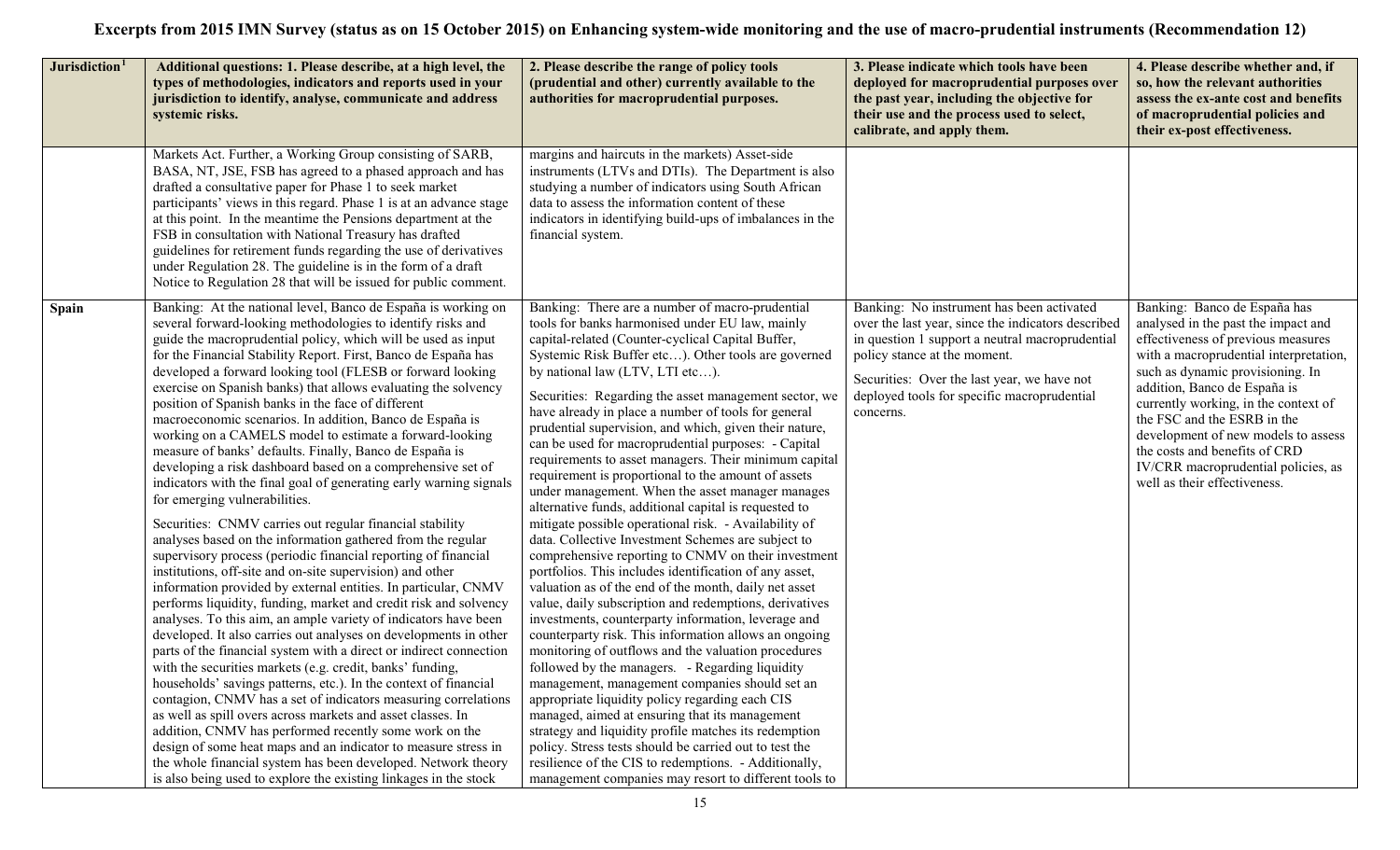| Jurisdiction <sup>1</sup> | Additional questions: 1. Please describe, at a high level, the<br>types of methodologies, indicators and reports used in your<br>jurisdiction to identify, analyse, communicate and address<br>systemic risks.                                                                                                                                                                                                                                                                                                                                                                                                                                                                                                                                                                                                                                                                                                                                                                                                                                                                                                                                                                                                                                                                                                                                                                                | 2. Please describe the range of policy tools<br>(prudential and other) currently available to the<br>authorities for macroprudential purposes.                                                                                                                                                                                                                                                                                                                                                                                                                                                                                                                                                                                                                                                                                                                                                                                                                                                                                                                                                                                                                                                                                                                                                                                                                                                                                                                                                                                      | 3. Please indicate which tools have been<br>deployed for macroprudential purposes over<br>the past year, including the objective for<br>their use and the process used to select,<br>calibrate, and apply them.                                                                                                                                                                                                                                                                                                                                                                                     | 4. Please describe whether and, if<br>so, how the relevant authorities<br>assess the ex-ante cost and benefits<br>of macroprudential policies and<br>their ex-post effectiveness.                                             |
|---------------------------|-----------------------------------------------------------------------------------------------------------------------------------------------------------------------------------------------------------------------------------------------------------------------------------------------------------------------------------------------------------------------------------------------------------------------------------------------------------------------------------------------------------------------------------------------------------------------------------------------------------------------------------------------------------------------------------------------------------------------------------------------------------------------------------------------------------------------------------------------------------------------------------------------------------------------------------------------------------------------------------------------------------------------------------------------------------------------------------------------------------------------------------------------------------------------------------------------------------------------------------------------------------------------------------------------------------------------------------------------------------------------------------------------|-------------------------------------------------------------------------------------------------------------------------------------------------------------------------------------------------------------------------------------------------------------------------------------------------------------------------------------------------------------------------------------------------------------------------------------------------------------------------------------------------------------------------------------------------------------------------------------------------------------------------------------------------------------------------------------------------------------------------------------------------------------------------------------------------------------------------------------------------------------------------------------------------------------------------------------------------------------------------------------------------------------------------------------------------------------------------------------------------------------------------------------------------------------------------------------------------------------------------------------------------------------------------------------------------------------------------------------------------------------------------------------------------------------------------------------------------------------------------------------------------------------------------------------|-----------------------------------------------------------------------------------------------------------------------------------------------------------------------------------------------------------------------------------------------------------------------------------------------------------------------------------------------------------------------------------------------------------------------------------------------------------------------------------------------------------------------------------------------------------------------------------------------------|-------------------------------------------------------------------------------------------------------------------------------------------------------------------------------------------------------------------------------|
|                           | exchange market. CNMV collects the information from<br>financial accounts and other financial market indicators. Large<br>exposures and market shares are helpful in the analysis. Part of<br>this information is published regularly (in the Quarterly Bulletin<br>of CNMV) or occasionally (in CNMV Working Paper series).<br>The most relevant CNMV publications regarding financial<br>stability and systemic risks are the following: (i) The<br>"Securities markets and their agents: situation and outlook"<br>report, published in the Quarterly Bulletin of CNMV, provides<br>an overview of the Spanish securities markets and their<br>participants. This semi-annual report takes into account the<br>relevant international context and focuses on the relevant risks<br>factors affecting prices and volumes in the main trading venues,<br>the performance of securities markets intermediaries and<br>investment vehicles (mutual funds, SICAV, hedge funds and<br>venture capital). (ii) Annual Report. The Annual Report of<br>CNMV (chapter 1) analyses the main macro-financial<br>developments of the preceding year and identifies the most<br>important risks on the international and domestic context. (iii)<br>Ad-hoc documents. Finally, CNMV carries out some specific<br>studies over particular areas of interest that are published as<br>CNMV working papers. | deal with redemptions pressures. We can distinguish<br>between ordinary and extraordinary tools. Ordinary<br>tools are: 1) Swing prices. Asset managers' valuation<br>procedures may contemplate the possibility of<br>assessment using offer prices whenever redemptions<br>pressure appears. 2) It is also possible to set a<br>redemption fee to compensate the cost of<br>disinvestment. 3) Ten-day notice period may be<br>requested when redemptions by one investor exceeds<br>300.000 $\epsilon$ . Extraordinary tools can be used in<br>extraordinary circumstances. These include: 4) Side<br>pockets where the illiquid assets are put aside. 5)<br>Temporary suspension of redemptions, when it is not<br>possible to determine unit's fair value or a "force"<br>majeure" event occurs. 6) Paying redemptions in kind.<br>In case of Hedge Funds, gates and lock-up periods are<br>also allowed. Regarding broker-dealers and dealers,<br>they are subject to the same prudential regulation as<br>banks, including the Basel buffers contained in<br>Directive 2013/36, recently transposed into Spanish<br>legislation through Royal Decree 358/2015 in the case<br>of investment services companies (modifying article<br>101 of Royakl Decree 217/2008 on investment services<br>companies). Nevertheless, broker-dealers do not give<br>loans and the overall size of their assets under<br>management does not have systemic relevance (they<br>barely represent 0.3% of financial assets of resident<br>banks). |                                                                                                                                                                                                                                                                                                                                                                                                                                                                                                                                                                                                     |                                                                                                                                                                                                                               |
| Switzerland               | Quantitative indicators regularly enter the monitoring and<br>analysis of SNB, FINMA and the FDF. SNB is continuously<br>monitoring a broad range of indicators – among them asset<br>prices, credit volumes – and their implications for financial<br>stability. The SNB also launched an additional quarterly survey<br>on mortgage lending in early 2011. In the survey, the 25 largest<br>banks in the domestic market, representing a total market share<br>of over 80%, are asked about key risk indicators such as loan-to-<br>value ratios and affordability criteria for new mortgages.<br>Further, the SNB publishes on an annual basis a Financial<br>stability report. FINMA has implemented a macroeconomic<br>monitoring process which concentrates on the Swiss domestic                                                                                                                                                                                                                                                                                                                                                                                                                                                                                                                                                                                                       | In addition to capital and other regulatory requirements<br>in general, more specific available policy tools include<br>the countercyclical buffer, capital requirements for<br>risky mortgage lending business, self-regulation on<br>lending practices in the mortgage market. Moreover,<br>FINMA can impose specific measures on individual<br>banks where appropriate.                                                                                                                                                                                                                                                                                                                                                                                                                                                                                                                                                                                                                                                                                                                                                                                                                                                                                                                                                                                                                                                                                                                                                          | In January 2014, the Federal Council, upon<br>proposal by the SNB, decided to increase the<br>CCB to 2% of risk weighted positions, still<br>restricted to residential mortgage loans, and<br>being effective as of June 30, 2014 (see web<br>link above). The CCB had been implemented in<br>July 2012 and activated (to a level of 1% of risk<br>weighted positions) by the Federal Council<br>upon proposal by the SNB in February 2013. Its<br>objective is to increase the resilience of the<br>banking sector against the consequences of<br>excessive credit growth but also to mitigate the | Assessment of costs and benefits<br>enters, for example, into the decision<br>whether to adjust countercyclical<br>buffer. More generally, the authorities<br>continuously assess the effectiveness<br>of the measures taken. |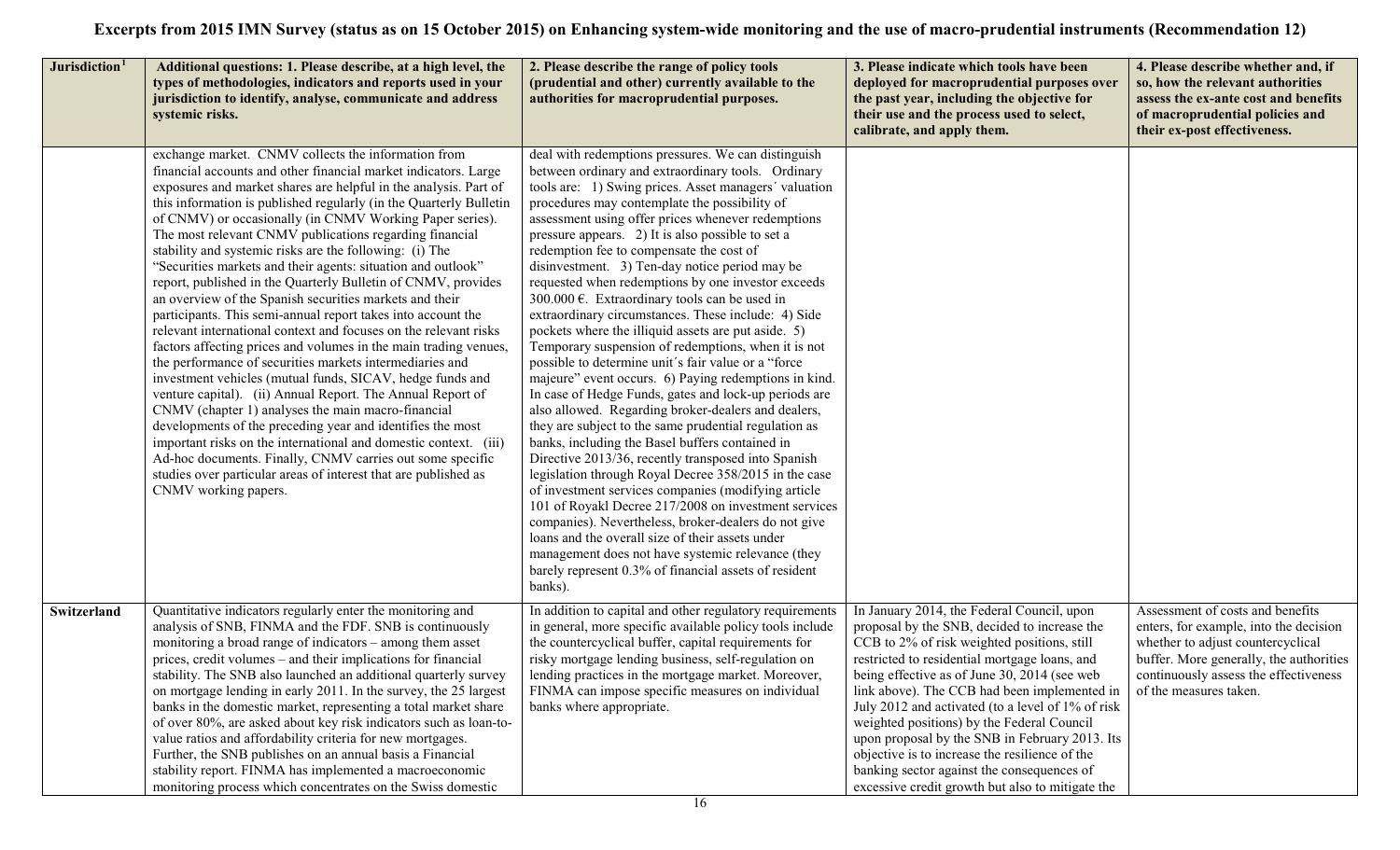| Jurisdiction <sup>1</sup> | Additional questions: 1. Please describe, at a high level, the<br>types of methodologies, indicators and reports used in your<br>jurisdiction to identify, analyse, communicate and address<br>systemic risks.                                                                                                                                                                                                                                                                                                                                                                                                                                                                                                                                                                                                                                                                                                             | 2. Please describe the range of policy tools<br>(prudential and other) currently available to the<br>authorities for macroprudential purposes.                                                                                                                                                                                                                                                                                        | 3. Please indicate which tools have been<br>deployed for macroprudential purposes over<br>the past year, including the objective for<br>their use and the process used to select,<br>calibrate, and apply them.                                                                                                                                                                                                                                                                                                                                                                                                                                                                                                                                                                                                                                                                                                                                                                                                                                                                                                                                                                                                                                                       | 4. Please describe whether and, if<br>so, how the relevant authorities<br>assess the ex-ante cost and benefits<br>of macroprudential policies and<br>their ex-post effectiveness.                            |
|---------------------------|----------------------------------------------------------------------------------------------------------------------------------------------------------------------------------------------------------------------------------------------------------------------------------------------------------------------------------------------------------------------------------------------------------------------------------------------------------------------------------------------------------------------------------------------------------------------------------------------------------------------------------------------------------------------------------------------------------------------------------------------------------------------------------------------------------------------------------------------------------------------------------------------------------------------------|---------------------------------------------------------------------------------------------------------------------------------------------------------------------------------------------------------------------------------------------------------------------------------------------------------------------------------------------------------------------------------------------------------------------------------------|-----------------------------------------------------------------------------------------------------------------------------------------------------------------------------------------------------------------------------------------------------------------------------------------------------------------------------------------------------------------------------------------------------------------------------------------------------------------------------------------------------------------------------------------------------------------------------------------------------------------------------------------------------------------------------------------------------------------------------------------------------------------------------------------------------------------------------------------------------------------------------------------------------------------------------------------------------------------------------------------------------------------------------------------------------------------------------------------------------------------------------------------------------------------------------------------------------------------------------------------------------------------------|--------------------------------------------------------------------------------------------------------------------------------------------------------------------------------------------------------------|
|                           | real estate market and selected foreign asset markets.                                                                                                                                                                                                                                                                                                                                                                                                                                                                                                                                                                                                                                                                                                                                                                                                                                                                     |                                                                                                                                                                                                                                                                                                                                                                                                                                       | build-up of excesses in mortgage markets. The<br>decision on activation, adjustment and<br>deactivation is made by the Federal Council<br>upon proposal by the SNB and after<br>consultation with FINMA. The SNBs decision<br>on proposing adjustments is based on an<br>approach of guided discretion (see web-link<br>above) based on a set of key quantitative<br>indicators. Second, amendments to the Capital<br>Adequacy Ordinance have been made: First,<br>capital requirements for risky mortgage lending<br>business have been increased, being effective as<br>of January 2013. Complementary, self-<br>regulation in the mortgage market has been<br>tightened, requiring a minimum down payment<br>of 10% of the real estate transaction coming<br>from a source other than occupational benefits<br>provision (second pillar). In July 2014, FINMA<br>approved further amendments to the minimum<br>standards for mortgage financing issued by the<br>SBA. The revisions to the self-regulation<br>entered into force on 1 September 2014. This<br>includes: i) stricter amortization requirements<br>ii) stricter use of second income for financial<br>sustainability evaluation iii) stricter valuation<br>requirements for residential real estate. |                                                                                                                                                                                                              |
| <b>Netherlands</b>        | The adopted ESRB Recommendation on intermediate objectives<br>and instruments of macro-prudential policies proposes a list of<br>intermediate objectives of macro-prudential policies and a<br>corresponding list of instruments that can be used by macro-<br>prudential authorities to meet the intermediate objectives. The<br>Recommendation gives an indicative list of instruments that<br>national macro-prudential authorities can use to fulfil their<br>mandate. These instruments, as shaped in the implementation of<br>the CRD-IV, will be conferred on the Dutch central bank. In the<br>execution of its new role as macroprudential authority, the<br>Dutch central bank will execute a 'macroprudential policy<br>cycle', consisting of the following stages: (i) the risk<br>identification stage, where vulnerabilities are detected and<br>assessed (against the intermediate objectives) and relevant | There are a number of macro-prudential tools for banks<br>harmonised under EU law, mainly capital-related<br>(Counter-cyclical Capital Buffer, Systemic Risk Buffer<br>etc. Also, the risk weights on certain exposures weights<br>can be modified because of macroprudential reasons.<br>Currently, LTV and LTI limits are mainly motive out<br>of consumer protection concerns, and are not purely<br>macro-prudential instruments. |                                                                                                                                                                                                                                                                                                                                                                                                                                                                                                                                                                                                                                                                                                                                                                                                                                                                                                                                                                                                                                                                                                                                                                                                                                                                       | Measures have been activated too<br>recently to be able to properly assess<br>their effectiveness ex post. The<br>ESRB, ECB and national macro-<br>prudential authorities are working on<br>ways to do this. |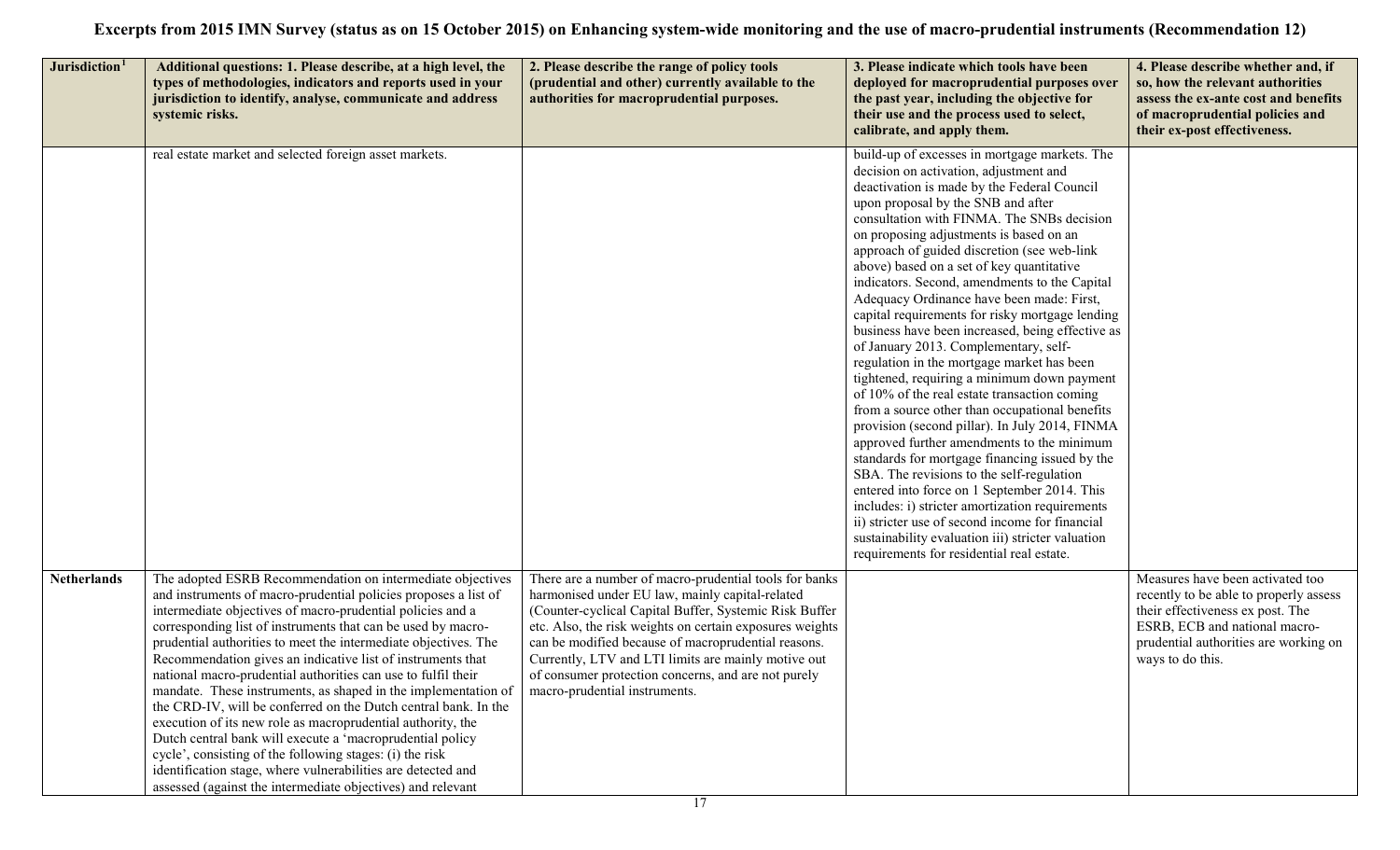| Jurisdiction <sup>1</sup> | Additional questions: 1. Please describe, at a high level, the<br>types of methodologies, indicators and reports used in your<br>jurisdiction to identify, analyse, communicate and address<br>systemic risks.                                                                                                                                                                                                                                                                                                                                                                                                                                                                                                                                                                                                                                                               | 2. Please describe the range of policy tools<br>(prudential and other) currently available to the<br>authorities for macroprudential purposes.                                                                                                                                                                                                                                                                                                                                                                                                                                                                                                                                                                                                        | 3. Please indicate which tools have been<br>deployed for macroprudential purposes over<br>the past year, including the objective for<br>their use and the process used to select,<br>calibrate, and apply them. | 4. Please describe whether and, if<br>so, how the relevant authorities<br>assess the ex-ante cost and benefits<br>of macroprudential policies and<br>their ex-post effectiveness.                                                                                                                                                                                                                                                                                                                                                                                                                                                                                                                                                                                                                                                                                                                                                                                                                         |
|---------------------------|------------------------------------------------------------------------------------------------------------------------------------------------------------------------------------------------------------------------------------------------------------------------------------------------------------------------------------------------------------------------------------------------------------------------------------------------------------------------------------------------------------------------------------------------------------------------------------------------------------------------------------------------------------------------------------------------------------------------------------------------------------------------------------------------------------------------------------------------------------------------------|-------------------------------------------------------------------------------------------------------------------------------------------------------------------------------------------------------------------------------------------------------------------------------------------------------------------------------------------------------------------------------------------------------------------------------------------------------------------------------------------------------------------------------------------------------------------------------------------------------------------------------------------------------------------------------------------------------------------------------------------------------|-----------------------------------------------------------------------------------------------------------------------------------------------------------------------------------------------------------------|-----------------------------------------------------------------------------------------------------------------------------------------------------------------------------------------------------------------------------------------------------------------------------------------------------------------------------------------------------------------------------------------------------------------------------------------------------------------------------------------------------------------------------------------------------------------------------------------------------------------------------------------------------------------------------------------------------------------------------------------------------------------------------------------------------------------------------------------------------------------------------------------------------------------------------------------------------------------------------------------------------------|
|                           | indicators and thresholds are defined; (ii) the instrument<br>selection and calibration stage; (iii) the implementation and<br>communication stage, where instruments are activated; and (iv)<br>the evaluation phase, where the impact of instruments is<br>assessed in view of possible adjustment/de-activation. DNB's<br>has published a plan to introduce a systemic risk buffer for four<br>of largest Dutch banks, acting upon its foreseen ability under the<br>finalization of the implementing law of the CRD-IV. It has also<br>sent a notification to the ESRB regarding this measure, which<br>details the selection, calibration and application in more detail.<br>The Financial Stability Committee has issued a recommendation<br>to lower the loan-to-value ratio to 90%, because it could provide<br>additional benefits in terms of financial stability. |                                                                                                                                                                                                                                                                                                                                                                                                                                                                                                                                                                                                                                                                                                                                                       |                                                                                                                                                                                                                 |                                                                                                                                                                                                                                                                                                                                                                                                                                                                                                                                                                                                                                                                                                                                                                                                                                                                                                                                                                                                           |
| <b>Turkey</b>             | Systemic risk is monitored and analysed by the authorities<br>regularly in both aggregate and granular level within the scope<br>of the duties and powers. The FSC's role is to coordinate policy<br>actions and to better integrate micro and macroprudential<br>perspectives among institutions. The CBRT regularly monitors<br>the developments in the global and Turkish economy. The<br>CBRT follows a "guided discretionary approach" considering<br>the systemic threats to financial stability in a proactive manner.<br>CBRT's Financial Stability Report and the BRSA's Annual<br>Report communicate macro prudential instruments.                                                                                                                                                                                                                                 | Related authorities have been using various macro<br>prudential tools. • Loan-to-value (LTV) ceilings on<br>residential mortgage loans, vehicle loans; • High risk<br>weights for consumer loans; •Increased provisions for<br>consumer loans; • Limits to credit card payments; •<br>Liquidity requirements • Measures on Extension of the<br>Maturity of Deposits (Withdrawal before maturity,<br>differentiation of withholding according to maturity of<br>deposits, differentiation of Resource Utilization<br>Support Fund (RUSF) based on Maturity) •<br>Differentiation on Deposit Insurance System Premiums<br>(risk based premium system) • Reserve requirements •<br>Leverage Based Reserve Requirements • Equity<br>financing regulations | Equity financing regulation: Corporations are<br>allowed to deduct 50% of paid in cash equity<br>financing costs to enhance financing channels<br>for corporates and prevent excessive leverage.                | The CBRT both uses top down and<br>bottom up approaches in terms of the<br>decision making process. Also, stress<br>tests implemented by the regulatory<br>authorities provide the necessary<br>findings for a sound policy need in<br>the financial system. Quantitative<br>Impact Studies (QIS) on the pre- and<br>post-implementation of<br>macroprudential instruments have an<br>important role in assessing the cost<br>and benefits such policies. Research<br>notes in economics and working<br>papers also establish a ground to<br>analyse the cost and benefits of the<br>policies. On the BRSA side, based on<br>the impact analysis or cost/benefit<br>analysis policies are developed. Cost<br>and benefit analysis is done both on<br>data observation and qualitative<br>assessment. The BRSA reviews<br>regularly the cost and benefit of<br>macroprudential instruments with The<br>Banks Association of Turkey and<br>Interbank Card Center. Thus both<br>quantitative and qualitative |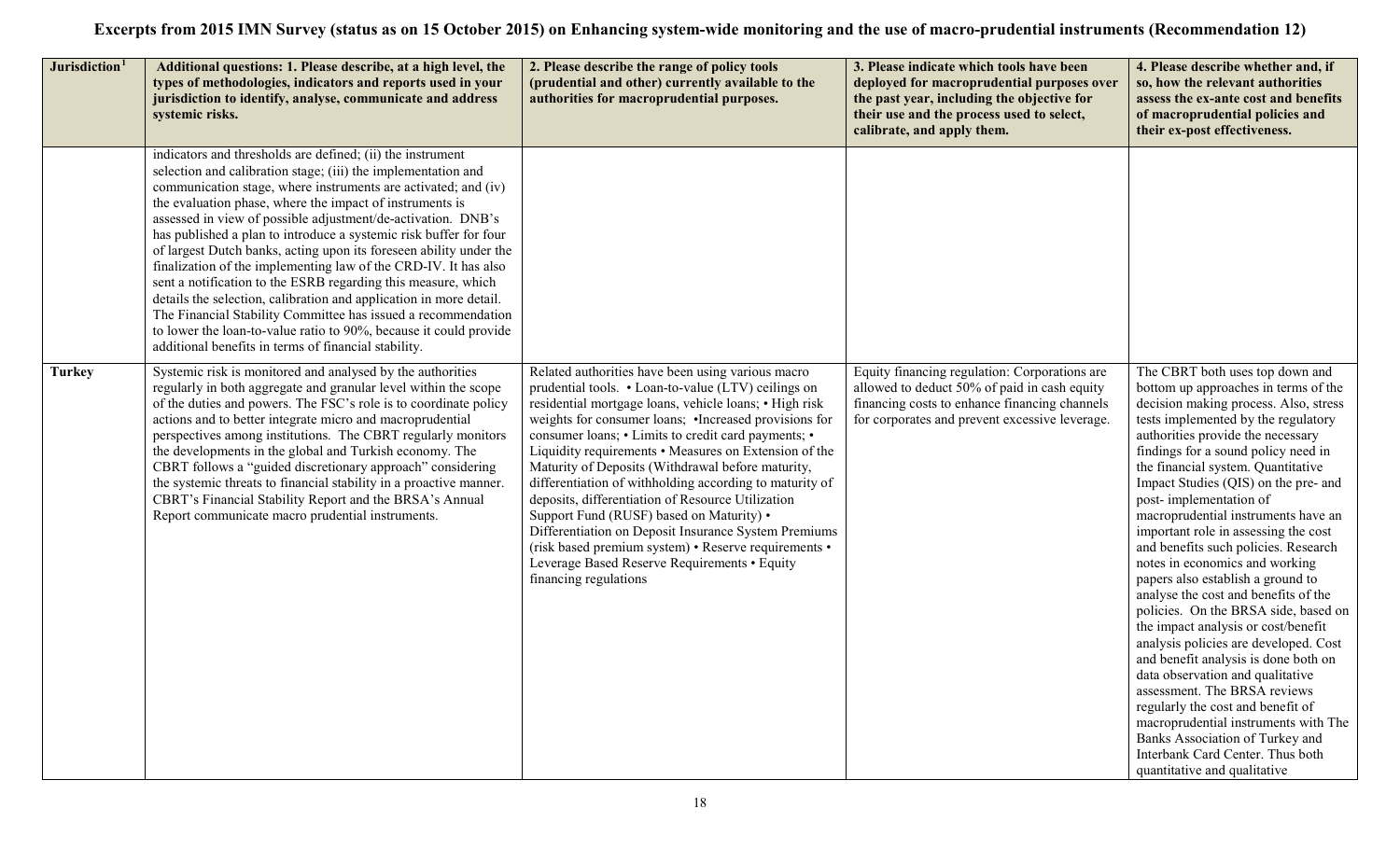| Jurisdiction <sup>1</sup> | Additional questions: 1. Please describe, at a high level, the<br>types of methodologies, indicators and reports used in your<br>jurisdiction to identify, analyse, communicate and address<br>systemic risks.                                                                                                                                                                                                                                                                                                                                                                                                                                                                                                                                                                                                                                                                                                                                                                                                                                                                                                                                                                                                                                                                                                                                                                                                                                                                                                                                                                                                                                                               | 2. Please describe the range of policy tools<br>(prudential and other) currently available to the<br>authorities for macroprudential purposes.                                                                                                                                                                                                                                                                                                                                                                                                                                                                                                                                                                                                                                                                                                                                                                                                                                                                                                                                                                                                                                                                                                                                                                                                                                                                                                                                                                                                                                                                                                                                                                   | 3. Please indicate which tools have been<br>deployed for macroprudential purposes over<br>the past year, including the objective for<br>their use and the process used to select,<br>calibrate, and apply them.                                                                                                                                                                                                                                                                                                                                                                                                                                                                                                                                                                                                                                                                                                                                                                                                                                                                                                                                                                                                                                                                                                                                                                                                                                                                                                                                                                                                                                                                                                                                                                                                                                                                                                            | 4. Please describe whether and, if<br>so, how the relevant authorities<br>assess the ex-ante cost and benefits<br>of macroprudential policies and<br>their ex-post effectiveness.                                                                                                                                                                                                                                                                                                                                                                                                                                                                                                                                                                                                                                                                                                                                                                                                                         |
|---------------------------|------------------------------------------------------------------------------------------------------------------------------------------------------------------------------------------------------------------------------------------------------------------------------------------------------------------------------------------------------------------------------------------------------------------------------------------------------------------------------------------------------------------------------------------------------------------------------------------------------------------------------------------------------------------------------------------------------------------------------------------------------------------------------------------------------------------------------------------------------------------------------------------------------------------------------------------------------------------------------------------------------------------------------------------------------------------------------------------------------------------------------------------------------------------------------------------------------------------------------------------------------------------------------------------------------------------------------------------------------------------------------------------------------------------------------------------------------------------------------------------------------------------------------------------------------------------------------------------------------------------------------------------------------------------------------|------------------------------------------------------------------------------------------------------------------------------------------------------------------------------------------------------------------------------------------------------------------------------------------------------------------------------------------------------------------------------------------------------------------------------------------------------------------------------------------------------------------------------------------------------------------------------------------------------------------------------------------------------------------------------------------------------------------------------------------------------------------------------------------------------------------------------------------------------------------------------------------------------------------------------------------------------------------------------------------------------------------------------------------------------------------------------------------------------------------------------------------------------------------------------------------------------------------------------------------------------------------------------------------------------------------------------------------------------------------------------------------------------------------------------------------------------------------------------------------------------------------------------------------------------------------------------------------------------------------------------------------------------------------------------------------------------------------|----------------------------------------------------------------------------------------------------------------------------------------------------------------------------------------------------------------------------------------------------------------------------------------------------------------------------------------------------------------------------------------------------------------------------------------------------------------------------------------------------------------------------------------------------------------------------------------------------------------------------------------------------------------------------------------------------------------------------------------------------------------------------------------------------------------------------------------------------------------------------------------------------------------------------------------------------------------------------------------------------------------------------------------------------------------------------------------------------------------------------------------------------------------------------------------------------------------------------------------------------------------------------------------------------------------------------------------------------------------------------------------------------------------------------------------------------------------------------------------------------------------------------------------------------------------------------------------------------------------------------------------------------------------------------------------------------------------------------------------------------------------------------------------------------------------------------------------------------------------------------------------------------------------------------|-----------------------------------------------------------------------------------------------------------------------------------------------------------------------------------------------------------------------------------------------------------------------------------------------------------------------------------------------------------------------------------------------------------------------------------------------------------------------------------------------------------------------------------------------------------------------------------------------------------------------------------------------------------------------------------------------------------------------------------------------------------------------------------------------------------------------------------------------------------------------------------------------------------------------------------------------------------------------------------------------------------|
|                           |                                                                                                                                                                                                                                                                                                                                                                                                                                                                                                                                                                                                                                                                                                                                                                                                                                                                                                                                                                                                                                                                                                                                                                                                                                                                                                                                                                                                                                                                                                                                                                                                                                                                              |                                                                                                                                                                                                                                                                                                                                                                                                                                                                                                                                                                                                                                                                                                                                                                                                                                                                                                                                                                                                                                                                                                                                                                                                                                                                                                                                                                                                                                                                                                                                                                                                                                                                                                                  |                                                                                                                                                                                                                                                                                                                                                                                                                                                                                                                                                                                                                                                                                                                                                                                                                                                                                                                                                                                                                                                                                                                                                                                                                                                                                                                                                                                                                                                                                                                                                                                                                                                                                                                                                                                                                                                                                                                            | approaches are used in this issue.                                                                                                                                                                                                                                                                                                                                                                                                                                                                                                                                                                                                                                                                                                                                                                                                                                                                                                                                                                        |
| <b>United</b><br>Kingdom  | The FPC has identified a list of core financial and economic<br>indicators for the CCB and countercyclical leverage ratio buffers<br>(CCLB), SCRs and housing tools. The FPC core indicators for<br>the CCB and SCRs contain several variables under bank balance<br>sheet stretch (e.g. bank leverage), non-bank balance sheet stretch<br>(e.g. real-economy credit) and conditions and terms in markets<br>(e.g. risk appetite measures). As a guiding principle, the FPC<br>move the CCB and the CCLB together, thus it would consider<br>the same indicators and broader information in deciding on their<br>use. The indicators for adjusting housing tools contain variables<br>on lender balance sheet and household balance sheet stretch and<br>conditions and terms in markets. But the FPC acknowledges that<br>no single set of indicators can ever provide a perfect guide to<br>systemic risks, or the appropriate policy responses, and<br>judgement, play a material role in all FPC decisions. To support<br>its judgement, the FPC will monitor a wide set of information,<br>varying over time depending on the emerging risks, including<br>both market and supervisory intelligence, and 'stress tests' of<br>banking sector resilience. However, the FPC routinely reviews<br>its set of core indicators, which have proved helpful in<br>identifying emerging risks to financial stability in the past.<br>These indicators give a basis for explaining the FPC's decisions<br>to an external audience. The core indicators are published semi-<br>annually in the Financial Stabilty Report and updated regularly<br>on the Bank of England website. | The current FPC macroprudential toolkit includes both<br>time-varying tools, that allow it to target risk that are<br>changing over time, as well as more structural tools<br>that permit it to address systemic risk generated by<br>structural features of the financial system. Regarding<br>time-varying tools the FPC can set the CCB that<br>applies to all relevant domestic exposures and can be<br>varied as systemic risk in the system (arising from<br>credit conditions) increases and released as stress<br>materialises. The FPC also has flexibility to implement<br>SCRs on exposures to targeted sectors judged to pose a<br>risk to the system as a whole. Time-varying leverage<br>ratios – i.e. the CCLB, may complement risk-weighted<br>capital ratios and will be used to remove or reduce<br>systemic risks attributable to periods of unsustainable<br>credit growth in the economy. The FPC expects that<br>operating a CCLB alongside the CCB will help to<br>mitigate risks to financial stability as they change over<br>time. The FPC can also use product tools such as LTV<br>and DTI limits on mortgages when it has identified<br>specific risks within sectors and desires to mitigate<br>those risks to reduce the build-up of asset bubbles.<br>Regarding structural tools, the FPC has in its toolkit<br>instruments such as SIB buffers and supplement<br>leverage buffers which it uses to internalise some of<br>the cost of distress or failure of systemic financial<br>institutions and address the implicit subsidy these<br>institutions enjoyed prior to the recent crisis, thus<br>providing incentives for these firms to reduce their<br>systemic importance. | The results of the first concurrent stress test of<br>the UK banking system were published on 16<br>December 2014. The test covered eight major<br>UK banks and building societies and was run<br>on end-2013 balance sheets. To derive final<br>projections of bank capital ratios in the stress<br>scenario, Bank staff used an analytical<br>framework that included banks' own models,<br>in-house models, sectoral analysis and peer<br>comparison. Key judgements to arrive at the<br>final projections were taken by Bank staff,<br>under the guidance of the FPC and PRA Board,<br>whose objectives the stress test serves.<br>Amongst others, the macroprudential purpose<br>of the stress tests was to inform the FPC as part<br>of its evaluation of the resilience of the system<br>as a whole and help the FPC form its judgement<br>on macroprudential policy. The FPC judged<br>that no system-wide, macroprudential actions<br>were needed in response to the 2014 stress test.<br>In June 2014, the FPC set the UK CCB for the<br>first time at 0% and kept it unchanged since<br>then. The FPC is required by law to set the<br>CCB quarterly. The CCB enables the FPC to<br>put banks in a better position to withstand stress<br>through the financial cycle by requiring them to<br>build capital as threats to financial stability<br>increase and to run it down if financial stability<br>risks crystallise or ease. As part of its CCB<br>setting decisions, legislation requires the FPC<br>to calculate and consider the 'buffer guide', a<br>simple metric identified in Basel III and EU<br>legislation that provides a guide for the CCB<br>rate based on the gap between the ratio of credit<br>to GDP and its long-term trend. But there is no<br>mechanical link between the guide and CCB<br>setting. To set the CCB, the FPC also uses its<br>judgement, looking at a wider set of core | Section 138J of the Financial Services<br>Act 2012 requires that when the PRA<br>consults on draft rules that the<br>consultation includes an (ex-ante)<br>analysis of the costs and benefits,<br>together with estimates of them,<br>unless they cannot reasonably be<br>estimated. Section 9S of the<br>Financial Services Act 2012 requires<br>the FPC (FPC) to prepare an<br>explanation of the exercise of its<br>powers (e.g. Directions or<br>Recommendations), which includes<br>an estimate of the costs and benefits,<br>unless in the opinion of the FPC it is<br>not reasonably practicable to produce<br>an estimate. This ex ante analysis is<br>typically published in the Bank's<br>Financial Stability Reports or in<br>consultation documents on<br>macroprudential tools. Proposed<br>PRA rule changes and new FPC<br>policy proposals are considered by<br>senior policymaking committees, and<br>are supported by staff papers which<br>include an ex-ante cost-benefit<br>analysis. |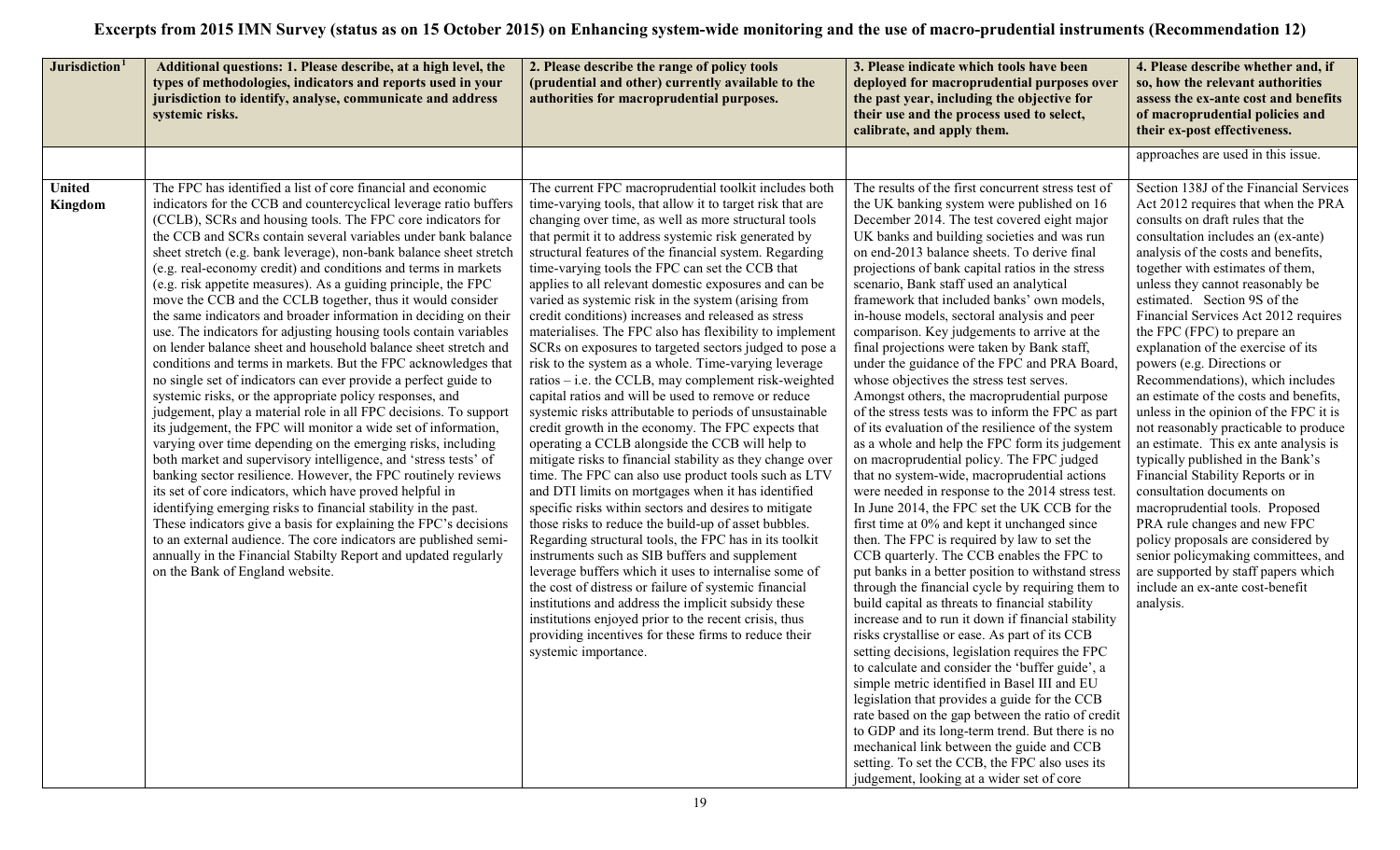| Jurisdiction <sup>1</sup> | Additional questions: 1. Please describe, at a high level, the<br>types of methodologies, indicators and reports used in your<br>jurisdiction to identify, analyse, communicate and address<br>systemic risks. | 2. Please describe the range of policy tools<br>(prudential and other) currently available to the<br>authorities for macroprudential purposes. | 3. Please indicate which tools have been<br>deployed for macroprudential purposes over<br>the past year, including the objective for<br>their use and the process used to select,<br>calibrate, and apply them.                                                                                                                                                                                                                                                                                                                                                                                                                                                                                                                                                                                                                                                                                                                                                                                                                                                                                                                                                                                                                                                                                                                                                                                                                                                                                                                                                                                                                                                                                                                                                          | 4. Please describe whether and, if<br>so, how the relevant authorities<br>assess the ex-ante cost and benefits<br>of macroprudential policies and<br>their ex-post effectiveness. |
|---------------------------|----------------------------------------------------------------------------------------------------------------------------------------------------------------------------------------------------------------|------------------------------------------------------------------------------------------------------------------------------------------------|--------------------------------------------------------------------------------------------------------------------------------------------------------------------------------------------------------------------------------------------------------------------------------------------------------------------------------------------------------------------------------------------------------------------------------------------------------------------------------------------------------------------------------------------------------------------------------------------------------------------------------------------------------------------------------------------------------------------------------------------------------------------------------------------------------------------------------------------------------------------------------------------------------------------------------------------------------------------------------------------------------------------------------------------------------------------------------------------------------------------------------------------------------------------------------------------------------------------------------------------------------------------------------------------------------------------------------------------------------------------------------------------------------------------------------------------------------------------------------------------------------------------------------------------------------------------------------------------------------------------------------------------------------------------------------------------------------------------------------------------------------------------------|-----------------------------------------------------------------------------------------------------------------------------------------------------------------------------------|
|                           |                                                                                                                                                                                                                |                                                                                                                                                | indicators, other relevant metrics, supervisory<br>and market intelligence and stress tests. The<br>FPC is also responsible for deciding on foreign<br>CCB rates reciprocation by the UK authorities.<br>In 2014 and 2015, the FPC recognised the 1%<br>CCB rates set by Norwegian and Swedish<br>authorities, implementable from 3 October<br>2015, and the 0.625% CCB rate set by Hong<br>Kong authorities, implementable from 27<br>January 2016. These rates will be applied by UK<br>regulated banks, building societies and<br>investment firms with relevant exposures<br>located in these countries in calculating their<br>institution-specific CCBs. The FPC noted, in<br>Autumn 2014, that reciprocity decisions would<br>be made on an individual basis, taking into<br>account their materiality and effect on the UK<br>financial system in aggregate. However, it<br>recognised that in most cases reciprocation<br>would enhance the resilience of the UK<br>financial system. The FPC expected, therefore,<br>to reciprocate foreign CCB rates. In June 2014,<br>the FPC issued a recommendation to the PRA<br>and FCA to ensure that mortgage lenders do not<br>extend more than 15% of their total number of<br>new residential mortgages at loan to income<br>ratios at or greater than 4.5. The<br>recommendation applies to all lenders that<br>extend residential mortgage loans in excess of<br>$£100m$ or more than 300 in volume per annum<br>and it was calibrated to provide insurance<br>against a significant increase in lending at very<br>high LTI multiples. The FPC did not believe<br>that household indebtedness posed an imminent<br>threat to stability. But it recognised that the<br>recovery in the UK housing market has been |                                                                                                                                                                                   |
|                           |                                                                                                                                                                                                                |                                                                                                                                                | associated with a marked rise in the share of<br>mortgages extended at high loan to income<br>multiples. To aid its policy judgement, the FPC<br>considered estimates of the impact of its action                                                                                                                                                                                                                                                                                                                                                                                                                                                                                                                                                                                                                                                                                                                                                                                                                                                                                                                                                                                                                                                                                                                                                                                                                                                                                                                                                                                                                                                                                                                                                                        |                                                                                                                                                                                   |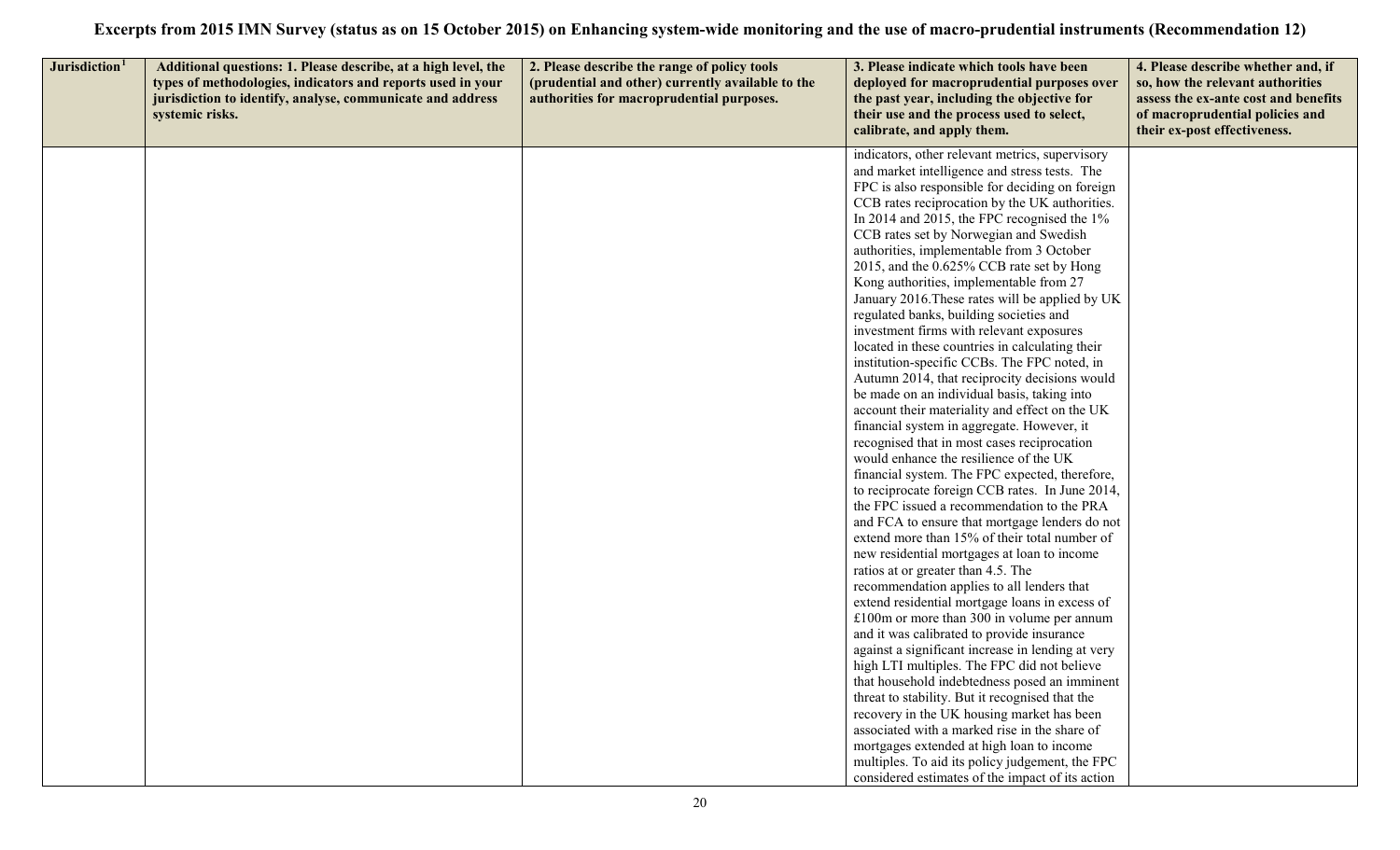| Jurisdiction <sup>1</sup>          | Additional questions: 1. Please describe, at a high level, the<br>types of methodologies, indicators and reports used in your<br>jurisdiction to identify, analyse, communicate and address<br>systemic risks.                                                                                                                                                                                                                                                                                                                                                                                                                                                                                                                                                                                                                                                                                                                                                                                                                                                                                                                                                                                                                                                                                                                                                                                                                                                                                                                                                                                                                                                                                                                                                                                                                                                                                                                                                                                                                                                                                                                                                                                                                                                                     | 2. Please describe the range of policy tools<br>(prudential and other) currently available to the<br>authorities for macroprudential purposes.                                                                                                                                                                                                                                                                                                                                                                                                                                                                                                                   | 3. Please indicate which tools have been<br>deployed for macroprudential purposes over<br>the past year, including the objective for<br>their use and the process used to select,<br>calibrate, and apply them.                                                                                                             | 4. Please describe whether and, if<br>so, how the relevant authorities<br>assess the ex-ante cost and benefits<br>of macroprudential policies and<br>their ex-post effectiveness.                                                                                                                                                                                                                                                           |
|------------------------------------|------------------------------------------------------------------------------------------------------------------------------------------------------------------------------------------------------------------------------------------------------------------------------------------------------------------------------------------------------------------------------------------------------------------------------------------------------------------------------------------------------------------------------------------------------------------------------------------------------------------------------------------------------------------------------------------------------------------------------------------------------------------------------------------------------------------------------------------------------------------------------------------------------------------------------------------------------------------------------------------------------------------------------------------------------------------------------------------------------------------------------------------------------------------------------------------------------------------------------------------------------------------------------------------------------------------------------------------------------------------------------------------------------------------------------------------------------------------------------------------------------------------------------------------------------------------------------------------------------------------------------------------------------------------------------------------------------------------------------------------------------------------------------------------------------------------------------------------------------------------------------------------------------------------------------------------------------------------------------------------------------------------------------------------------------------------------------------------------------------------------------------------------------------------------------------------------------------------------------------------------------------------------------------|------------------------------------------------------------------------------------------------------------------------------------------------------------------------------------------------------------------------------------------------------------------------------------------------------------------------------------------------------------------------------------------------------------------------------------------------------------------------------------------------------------------------------------------------------------------------------------------------------------------------------------------------------------------|-----------------------------------------------------------------------------------------------------------------------------------------------------------------------------------------------------------------------------------------------------------------------------------------------------------------------------|---------------------------------------------------------------------------------------------------------------------------------------------------------------------------------------------------------------------------------------------------------------------------------------------------------------------------------------------------------------------------------------------------------------------------------------------|
|                                    |                                                                                                                                                                                                                                                                                                                                                                                                                                                                                                                                                                                                                                                                                                                                                                                                                                                                                                                                                                                                                                                                                                                                                                                                                                                                                                                                                                                                                                                                                                                                                                                                                                                                                                                                                                                                                                                                                                                                                                                                                                                                                                                                                                                                                                                                                    |                                                                                                                                                                                                                                                                                                                                                                                                                                                                                                                                                                                                                                                                  | against a central scenario and an upside housing<br>scenario. The scenarios were used to illustrate<br>how the housing and mortgage markets might<br>evolve, including the resulting effect on the<br>distribution and overall level of household<br>indebtedness.                                                          |                                                                                                                                                                                                                                                                                                                                                                                                                                             |
| <b>United States</b><br>of America | The FSOC, comprised of representatives of U.S. federal and<br>state financial regulators, has a framework for identifying and<br>responding to potential risks to financial stability. This<br>framework includes staff committees that facilitate interagency<br>coordination and analysis, a collaborative effort to produce an<br>annual report, and tools developed by the Office of Financial<br>Research (OFR) to support the monitoring and identification of<br>risks. The Council's staff committees are each composed of<br>staff of Council members and their agencies with a range of<br>supervisory, examination, data, surveillance, and policy<br>expertise. The committees meet on a regular basis throughout<br>the year for agencies to report on and discuss matters of<br>potential financial stability implications. In particular, the<br>Council's Systemic Risk Committee (SRC) was established to<br>identify, analyze, and monitor vulnerabilities in the financial<br>system and emerging threats to financial stability, and therefore<br>is a key structure for the Council to identify risks across the<br>financial system. The work of the SRC includes a combination<br>of qualitative and quantitative analysis of potential threats and<br>identification of potential appropriate responses, if any. FSOC<br>is made up of individual members whose agencies employ their<br>own policy tools as appropriate based on their authorities and<br>missions. Many tools exist across the Council's members and<br>member agencies. For example, the OFR's Financial Stability<br>Monitor and Financial Markets Monitor complement SRC<br>member contributions and analyses regarding risk monitoring<br>and identification. Both of these tools monitor financial<br>indicators over time and can provide important quantitative<br>perspectives on risk. In addition, qualitative analysis is<br>incorporated into these monitors to highlight certain trends and<br>developments. These tools are useful to test risk hypotheses or<br>to provide context for risk topics, but are not intended to identify<br>potential threats to financial stability on their own. The OFRs<br>annual report is another good source for additional tools that | FSOC has a number of tools available to address risks<br>to U.S. financial stability it identifies, including:<br>• highlighting potential emerging threats or making<br>recommendations in the Council's annual reports to<br>Congress;<br>• making recommendations to existing primary<br>regulators to apply heightened standards and<br>safeguards under Section 120 of the Dodd-Frank Act;<br>• designating certain nonbank financial companies and<br>financial market utilities for heightened supervision<br>and prudential standards; and<br>• collecting and facilitating the sharing of information<br>to assess threats to U.S. financial stability. | Over the past year, FSOC has issued an annual<br>report, designated nonbank financial<br>companies, and collected and facilitated the<br>sharing of information to assess threats to U.S.<br>financial stability. The objective for using<br>these tools has been to promote the stability of<br>the U.S. financial system. | With respect to FSOC's nonbank<br>designations process, FSOC<br>conducted three rounds of public<br>comment before issuing its final rule<br>in 2012. FSOC's duty under the<br>Dodd-Frank Act is to designate a<br>nonbank financial company whose<br>distress or composition could pose a<br>threat to U.S. financial stability. The<br>regulations that designated firms will<br>be subject to are established by the<br>Federal Reserve. |